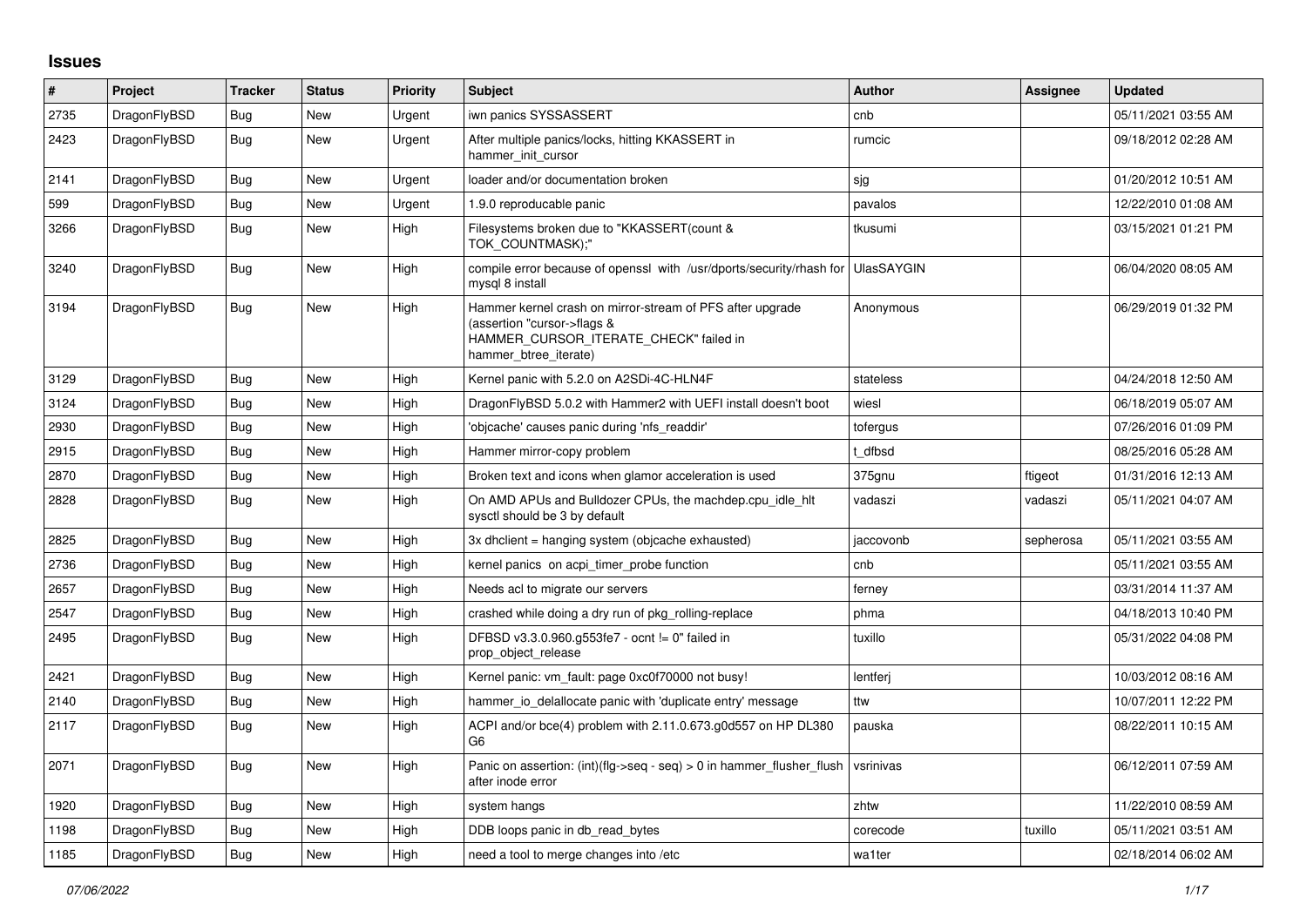| $\pmb{\#}$ | Project      | <b>Tracker</b> | <b>Status</b> | <b>Priority</b> | Subject                                                                                                   | <b>Author</b>   | Assignee | <b>Updated</b>      |
|------------|--------------|----------------|---------------|-----------------|-----------------------------------------------------------------------------------------------------------|-----------------|----------|---------------------|
| 3319       | DragonFlyBSD | Bug            | New           | Normal          | setproctitle() calls can change effect of later setproctitle() calls                                      | tonyc           |          | 06/29/2022 06:10 PM |
| 3316       | DragonFlyBSD | Bug            | New           | Normal          | hammer2_dirent_create() allows creating >1 dirents with the same<br>name                                  | tkusumi         |          | 06/05/2022 12:35 PM |
| 3314       | DragonFlyBSD | Bug            | New           | Normal          | Bring virtio_console(4) from FreeBSD                                                                      | tuxillo         | tuxillo  | 05/29/2022 08:24 AM |
| 3313       | DragonFlyBSD | Bug            | New           | Normal          | Can't boot from my live USB at all. The kernel loading process<br>hangs.                                  | rempas          |          | 06/03/2022 12:16 AM |
| 3302       | DragonFlyBSD | Bug            | <b>New</b>    | Normal          | Will not boot on System76 Lemur Pro (lemp10)                                                              | piecuch         |          | 11/03/2021 10:21 AM |
| 3301       | DragonFlyBSD | Bug            | New           | Normal          | Gkrellm from the packages is not showing logged in users in main<br>window, logged in users always $== 0$ | adrian          |          | 01/08/2022 04:24 AM |
| 3300       | DragonFlyBSD | Bug            | New           | Normal          | Running Xvnc from TigerVNC package through the INETD daemon<br>in TCP WAIT mode fails hard                | adrian          |          | 01/08/2022 04:25 AM |
| 3298       | DragonFlyBSD | Bug            | New           | Normal          | Running "w" and having logged in via XDM through VNC, "w" prints<br>an extra error message                | piecuch         |          | 10/25/2021 09:16 AM |
| 3284       | DragonFlyBSD | <b>Bug</b>     | <b>New</b>    | Normal          | Wrong towlower() result for U+038A                                                                        | bhaible         |          | 07/10/2021 03:34 AM |
| 3283       | DragonFlyBSD | Bug            | New           | Normal          | mknodat() cannot create FIFOs                                                                             | bhaible         |          | 07/10/2021 03:34 AM |
| 3282       | DragonFlyBSD | Bug            | New           | Normal          | unexpected errno value from fopen()                                                                       | bhaible         |          | 07/10/2021 03:34 AM |
| 3281       | DragonFlyBSD | Bug            | <b>New</b>    | Normal          | Crash after leaving unattended for a while                                                                | bhaible         |          | 07/10/2021 03:32 AM |
| 3280       | DragonFlyBSD | Bug            | New           | Normal          | KMS console and i915(4) not working in 6.0                                                                | cmusser         |          | 07/10/2021 03:35 AM |
| 3278       | DragonFlyBSD | Bug            | <b>New</b>    | Normal          | Second screen image is distorted                                                                          | arcade@b1t.name |          | 07/10/2021 03:36 AM |
| 3252       | DragonFlyBSD | Bug            | <b>New</b>    | Normal          | tcsetattr/tcgetattr set errno incorrectly on non-TTY                                                      | tonyc           |          | 10/26/2020 09:34 PM |
| 3249       | DragonFlyBSD | <b>Bug</b>     | <b>New</b>    | Normal          | HAMMER2 fsync(2) not working properly                                                                     | tkusumi         |          | 09/21/2020 07:07 AM |
| 3247       | DragonFlyBSD | <b>Bug</b>     | <b>New</b>    | Normal          | Kernel panic doing nothing much                                                                           | phma            |          | 09/12/2020 11:40 PM |
| 3246       | DragonFlyBSD | Bug            | <b>New</b>    | Normal          | HAMMER2 unable to handle ENOSPC properly                                                                  | tkusumi         |          | 09/04/2020 11:11 AM |
| 3245       | DragonFlyBSD | Bug            | New           | Normal          | panic: free: guard1x fail, i915 load from loader.conf                                                     | polachok        |          | 08/21/2020 10:36 AM |
| 3243       | DragonFlyBSD | Bug            | New           | Normal          | SMART status not reported properly for SSD disks                                                          | daftaupe        |          | 09/09/2020 11:03 PM |
| 3239       | DragonFlyBSD | Bug            | New           | Normal          | unable to SIGKILL glitched emacs                                                                          | piecuch         |          | 05/26/2020 03:30 AM |
| 3238       | DragonFlyBSD | Bug            | New           | Normal          | race conditions when printing from vkernel console                                                        | piecuch         |          | 05/19/2020 02:50 PM |
| 3235       | DragonFlyBSD | Bug            | <b>New</b>    | Normal          | Kernel panic in devfs_vnops.c                                                                             | mneumann        |          | 04/28/2020 07:00 AM |
| 3231       | DragonFlyBSD | Bug            | New           | Normal          | wifi drops on 5.8                                                                                         | tse             |          | 04/06/2020 05:08 AM |
| 3226       | DragonFlyBSD | <b>Bug</b>     | New           | Normal          | Xorg freezes in vm: thread stuck in "objtrm1"                                                             | peeter          |          | 04/08/2020 02:10 AM |
| 3225       | DragonFlyBSD | Bug            | New           | Normal          | nfsd freeze when using gemu                                                                               | tse             |          | 03/17/2020 11:52 AM |
| 3224       | DragonFlyBSD | <b>Bug</b>     | New           | Normal          | Kernel panic when trying to ping6                                                                         | zhtw            |          | 03/08/2020 08:55 AM |
| 3222       | DragonFlyBSD | Bug            | New           | Normal          | gcc - undefined reference to '__atomic_load' (missing libatomic?)                                         | mneumann        |          | 02/08/2020 02:45 AM |
| 3219       | DragonFlyBSD | <b>Bug</b>     | New           | Normal          | x11/xorg port can not be build                                                                            | UlasSAYGIN      |          | 03/31/2020 08:57 AM |
| 3218       | DragonFlyBSD | Bug            | New           | Normal          | Kernel panics are not sent to comconsole when booted over EFI                                             | mqudsi          |          | 12/02/2019 08:52 PM |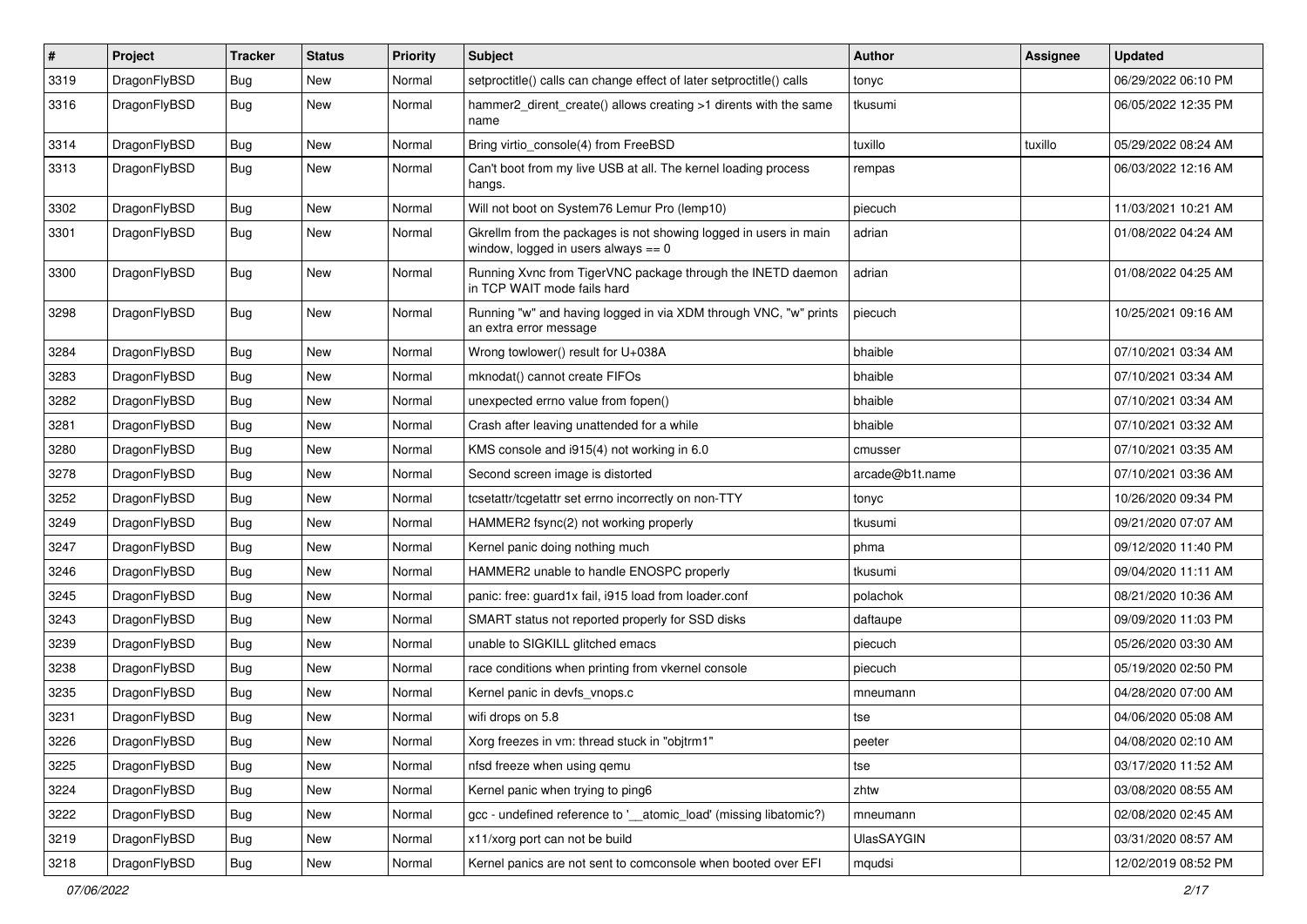| $\sharp$ | Project      | <b>Tracker</b> | <b>Status</b> | <b>Priority</b> | Subject                                                                                                 | Author                 | Assignee | <b>Updated</b>      |
|----------|--------------|----------------|---------------|-----------------|---------------------------------------------------------------------------------------------------------|------------------------|----------|---------------------|
| 3217     | DragonFlyBSD | Bug            | New           | Normal          | rescue tools: make install fails if rescue folder doesn't exist                                         | t dfbsd                |          | 11/27/2019 08:16 PM |
| 3215     | DragonFlyBSD | Bug            | New           | Normal          | Hang in tcdrain(3) after write(3)                                                                       | noloader               |          | 11/25/2019 03:08 PM |
| 3209     | DragonFlyBSD | Bug            | New           | Normal          | svc has some minor bugs                                                                                 | arcade@b1t.name        |          | 10/24/2019 09:08 AM |
| 3208     | DragonFlyBSD | Bug            | New           | Normal          | Crash related to nfsd                                                                                   | tse                    |          | 06/11/2020 05:52 AM |
| 3199     | DragonFlyBSD | Bug            | <b>New</b>    | Normal          | PFS label not found panic                                                                               | tse                    |          | 08/21/2019 03:51 AM |
| 3197     | DragonFlyBSD | Bug            | <b>New</b>    | Normal          | DragonFly upgrades                                                                                      | tse                    |          | 04/18/2020 04:18 PM |
| 3196     | DragonFlyBSD | Bug            | New           | Normal          | test issue after redmine upgrade (2)                                                                    | tuxillo                |          | 07/05/2019 04:33 AM |
| 3189     | DragonFlyBSD | Bug            | <b>New</b>    | Normal          | Allow DragonFly Mail Agent to accept an alternate config via<br>command line switch                     | iang                   |          | 08/16/2021 12:42 AM |
| 3184     | DragonFlyBSD | Bug            | <b>New</b>    | Normal          | tsleep(9) return value when PCATCH specified                                                            | tkusumi                |          | 04/03/2019 06:49 AM |
| 3170     | DragonFlyBSD | Bug            | New           | Normal          | repeatable nfsd crash                                                                                   | tse                    |          | 06/11/2020 05:52 AM |
| 3165     | DragonFlyBSD | Bug            | New           | Normal          | Looping at boot time                                                                                    | gop                    |          | 12/28/2018 01:04 PM |
| 3157     | DragonFlyBSD | Bug            | New           | Normal          | TP-Link UE300 not working in 5.2-RELEASE                                                                | tuxillo                |          | 11/15/2018 02:08 PM |
| 3143     | DragonFlyBSD | Bug            | <b>New</b>    | Normal          | assertion "0" failed in hammer2_inode_xop_chain_sync                                                    | cbin                   |          | 07/18/2018 12:50 PM |
| 3141     | DragonFlyBSD | Bug            | New           | Normal          | dhclient blocks boot process                                                                            | rowo                   |          | 12/16/2018 11:01 AM |
| 3139     | DragonFlyBSD | Bug            | New           | Normal          | USB Mouse Does Not Work in DragonflyBSD guest on VirtualBox                                             | chiguy1256             |          | 06/24/2018 10:14 PM |
| 3134     | DragonFlyBSD | Bug            | <b>New</b>    | Normal          | RFC 3021 (/31 networks) appear to be unsupported                                                        | jailbird               |          | 05/16/2018 11:03 PM |
| 3120     | DragonFlyBSD | Bug            | <b>New</b>    | Normal          | Intel AC 8260 firmware does not load                                                                    | Vintodrimmer           |          | 08/28/2018 03:30 AM |
| 3117     | DragonFlyBSD | Bug            | New           | Normal          | Problem with colours if "intel" video-driver used                                                       | dpostolov              |          | 01/07/2018 11:35 PM |
| 3116     | DragonFlyBSD | <b>Bug</b>     | New           | Normal          | da0 detects on very big volume if to _remove_ usb install stick and<br>reboot on Intel NUC5PPYH         | dpostolov              |          | 01/07/2018 09:40 PM |
| 3110     | DragonFlyBSD | Bug            | <b>New</b>    | Normal          | crash with ipfw3 under load                                                                             | bnegre82               |          | 12/09/2017 06:22 AM |
| 3076     | DragonFlyBSD | Bug            | <b>New</b>    | Normal          | sys/dev/netif/ig_hal/e1000_ich8lan.c:1594: sanity checking mixup ?                                      | dcb                    |          | 10/11/2017 01:58 AM |
| 3052     | DragonFlyBSD | <b>Bug</b>     | New           | Normal          | panic DragonFly v4.8.1-RELEASE by mounting a malformed NTFS<br>image [64.000]                           | open.source@ribose.com |          | 08/14/2017 03:22 AM |
| 3051     | DragonFlyBSD | <b>Bug</b>     | New           | Normal          | panic DragonFly v4.8.1-RELEASE by mounting a malformed NTFS<br>image [12.000]                           | open.source@ribose.com |          | 08/14/2017 03:20 AM |
| 3049     | DragonFlyBSD | Bug            | New           | Normal          | panic DragonFly v4.8.1-RELEASE by mounting a malformed<br>msdosfs image [12.128]                        | open.source@ribose.com |          | 08/14/2017 02:53 AM |
| 3047     | DragonFlyBSD | <b>Bug</b>     | I New         | Normal          | HAMMER critical write error                                                                             | samuel                 |          | 06/19/2019 09:50 AM |
| 3036     | DragonFlyBSD | <b>Bug</b>     | <b>New</b>    | Normal          | panic in icmp redirect start() ASSERT IN NETISR(0)                                                      | tautolog               |          | 05/11/2017 07:27 PM |
| 3035     | DragonFlyBSD | Bug            | New           | Normal          | panic: assertion "cpu >= 0 && cpu < ncpus" failed in netisr_cpuport<br>at /usr/src/sys/net/netisr2.h:87 | masu                   |          | 05/11/2017 01:24 AM |
| 3029     | DragonFlyBSD | <b>Bug</b>     | <b>New</b>    | Normal          | Running DflyBSD 4.8 on FreeBSD bhyve as a guest                                                         | iron                   |          | 05/13/2022 04:33 AM |
| 3025     | DragonFlyBSD | <b>Bug</b>     | New           | Normal          | sys/dev/powermng/powernow/powernow.c:284: bad comparison?                                               | dcb                    |          | 09/23/2017 07:45 AM |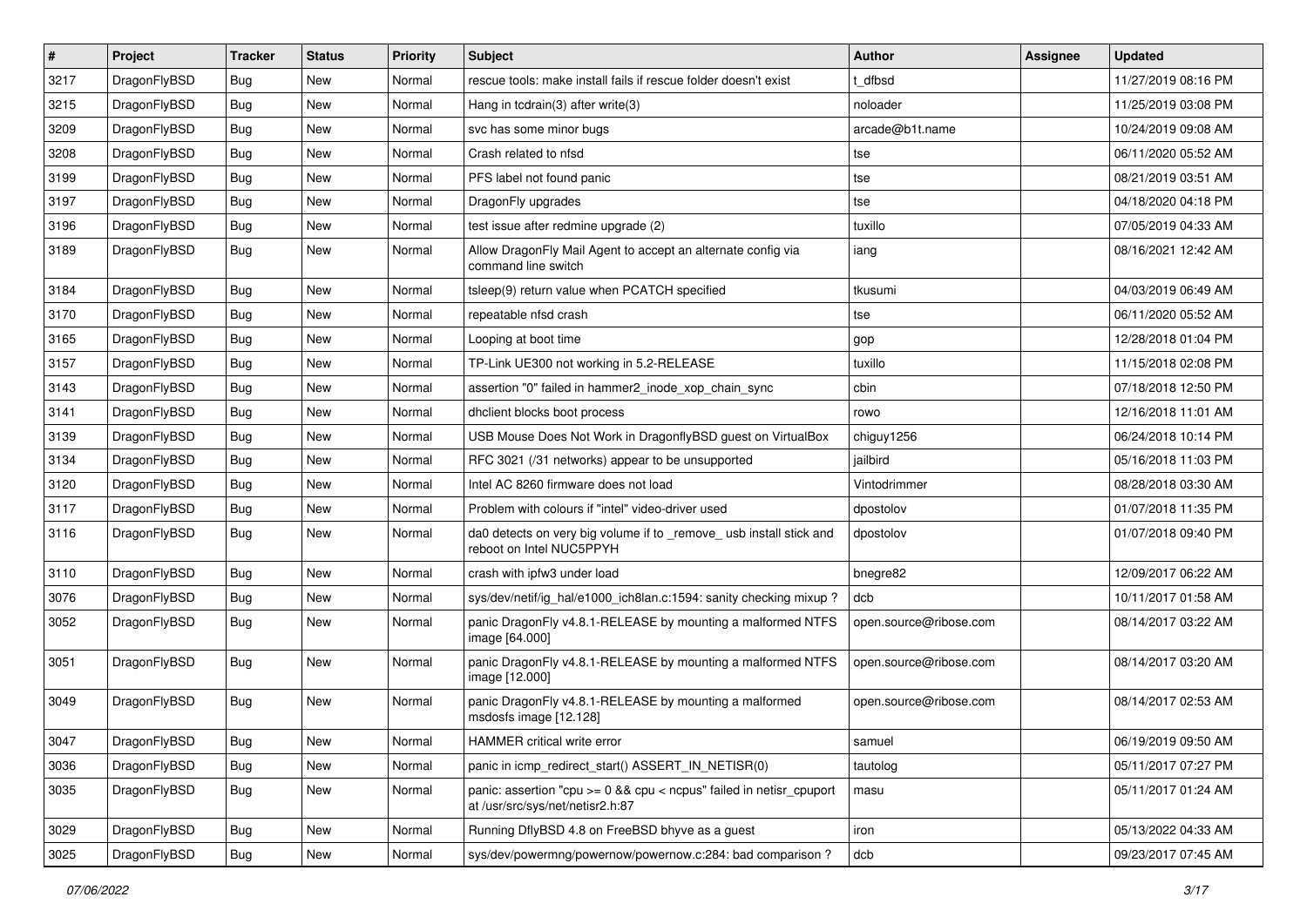| #    | Project      | <b>Tracker</b> | <b>Status</b> | <b>Priority</b> | Subject                                                                                                                                                  | Author            | Assignee | <b>Updated</b>      |
|------|--------------|----------------|---------------|-----------------|----------------------------------------------------------------------------------------------------------------------------------------------------------|-------------------|----------|---------------------|
| 3022 | DragonFlyBSD | <b>Bug</b>     | New           | Normal          | sys/dev/netif/ath/ath/if_ath.c:2142: strange bitmask?                                                                                                    | dcb               |          | 04/11/2017 11:49 AM |
| 3018 | DragonFlyBSD | <b>Bug</b>     | <b>New</b>    | Normal          | sys/bus/u4b/wlan/if_run.c:5464]: (style) Redundant condition                                                                                             | dcb               |          | 04/11/2017 11:26 AM |
| 3006 | DragonFlyBSD | Bug            | New           | Normal          | boot0cfg: panic in kern_udev.c in function _udev_dict_set_cstr when<br>installing in VirtualBox                                                          | <b>MichiGreat</b> |          | 04/01/2017 02:22 PM |
| 2994 | DragonFlyBSD | Bug            | <b>New</b>    | Normal          | Intermittent boot hangs after git: hammer - HAMMER Version 7                                                                                             | davshao           |          | 03/30/2017 02:06 PM |
| 2972 | DragonFlyBSD | <b>Bug</b>     | New           | Normal          | ipfw3 "deny to me" does not work correctly                                                                                                               | mneumann          |          | 12/27/2016 12:11 PM |
| 2970 | DragonFlyBSD | Bug            | <b>New</b>    | Normal          | kernel 4.7: "Is -I" causes panic on UDF filesystem: "bgetvp -<br>overlapping buffer"                                                                     | peeter            |          | 12/21/2016 02:46 AM |
| 2936 | DragonFlyBSD | Bug            | <b>New</b>    | Normal          | loader.efi crashes while loading kernel                                                                                                                  | spaceille         |          | 08/20/2016 06:17 AM |
| 2924 | DragonFlyBSD | Bug            | New           | Normal          | cat -v fails to tag characters in extended table with M- prefix with<br>some locales                                                                     | sevan             |          | 07/11/2016 07:18 AM |
| 2917 | DragonFlyBSD | Bug            | New           | Normal          | da8: reading primary partition table: error accessing offset<br>000000000000 for 512                                                                     | liweitianux       |          | 05/11/2021 08:43 PM |
| 2898 | DragonFlyBSD | Bug            | <b>New</b>    | Normal          | HAMMER panic                                                                                                                                             | pavalos           |          | 11/03/2018 07:05 AM |
| 2892 | DragonFlyBSD | Bug            | <b>New</b>    | Normal          | swap pager:indefinite wait bufferf error                                                                                                                 | <b>Ihmwzy</b>     |          | 02/21/2016 10:32 PM |
| 2891 | DragonFlyBSD | <b>Bug</b>     | New           | Normal          | Kernel panic in IEEE802.11 related code                                                                                                                  | shamaz            |          | 05/29/2016 05:49 PM |
| 2890 | DragonFlyBSD | Bug            | <b>New</b>    | Normal          | not able to boot usb installer on Toshiba Chromebook 2                                                                                                   | johnnywhishbone   |          | 02/22/2016 03:42 AM |
| 2886 | DragonFlyBSD | <b>Bug</b>     | <b>New</b>    | Normal          | dragonfly mail agent: sending a testmail causes high system load                                                                                         | worf              |          | 02/05/2016 05:53 AM |
| 2881 | DragonFlyBSD | <b>Bug</b>     | New           | Normal          | Pulseaudio hangs/resets system when starting X11                                                                                                         | mneumann          |          | 01/09/2016 03:08 AM |
| 2874 | DragonFlyBSD | <b>Bug</b>     | New           | Normal          | make world DESTDIR=/emptydir fails                                                                                                                       | pascii            |          | 12/25/2015 07:04 AM |
| 2863 | DragonFlyBSD | <b>Bug</b>     | <b>New</b>    | Normal          | HAMMER synch tid is zero                                                                                                                                 | shamaz            |          | 12/12/2015 11:24 PM |
| 2857 | DragonFlyBSD | <b>Bug</b>     | New           | Normal          | hammer stalls via bitcoin-qt                                                                                                                             | tkusumi           |          | 11/30/2015 06:52 AM |
| 2852 | DragonFlyBSD | Bug            | <b>New</b>    | Normal          | Hammer File System - hangs on undo during system boot / mount -<br>will not recover on DragonFlyBSD newer than 3.6.0                                     | abale             |          | 05/11/2021 04:07 AM |
| 2840 | DragonFlyBSD | Bug            | <b>New</b>    | Normal          | wrong voltage is reported                                                                                                                                | vellowrabbit2010  |          | 09/11/2015 06:09 PM |
| 2835 | DragonFlyBSD | Bug            | New           | Normal          | /usr/include/c++/5.0/bits/c++locale.h likes<br>POSIX C_SOURCE>=200809                                                                                    | davshao           |          | 11/18/2015 03:40 AM |
| 2822 | DragonFlyBSD | Bug            | New           | Normal          | USB 3.0 stick throws "reading primary partition table: error<br>accessing offset 000[] for 152" error, while the stick works on any<br>other OS I tested | revuwa            | profmakx | 06/29/2015 05:56 AM |
| 2820 | DragonFlyBSD | <b>Bug</b>     | New           | Normal          | TP-Link USB Wi-Fi adapter cannot be reattached to the system                                                                                             | shamaz            |          | 05/22/2015 09:45 PM |
| 2816 | DragonFlyBSD | <b>Bug</b>     | New           | Normal          | A multitasking process being debugged can get stuck                                                                                                      | phma              |          | 05/19/2015 03:57 AM |
| 2812 | DragonFlyBSD | <b>Bug</b>     | New           | Normal          | Panic on Intel DE3815TYKHE                                                                                                                               | tmorp             |          | 05/14/2015 03:14 PM |
| 2809 | DragonFlyBSD | Bug            | New           | Normal          | hammer mirror-stream                                                                                                                                     | masu              |          | 04/10/2015 12:33 AM |
| 2808 | DragonFlyBSD | <b>Bug</b>     | New           | Normal          | X freeze by switching between X and VT - results in black screen                                                                                         | lukesky333        |          | 05/11/2021 03:55 AM |
| 2806 | DragonFlyBSD | Bug            | New           | Normal          | failed to configure a link-local address on ath0 (errno = 22)                                                                                            | Chingyuan         |          | 05/25/2021 01:00 AM |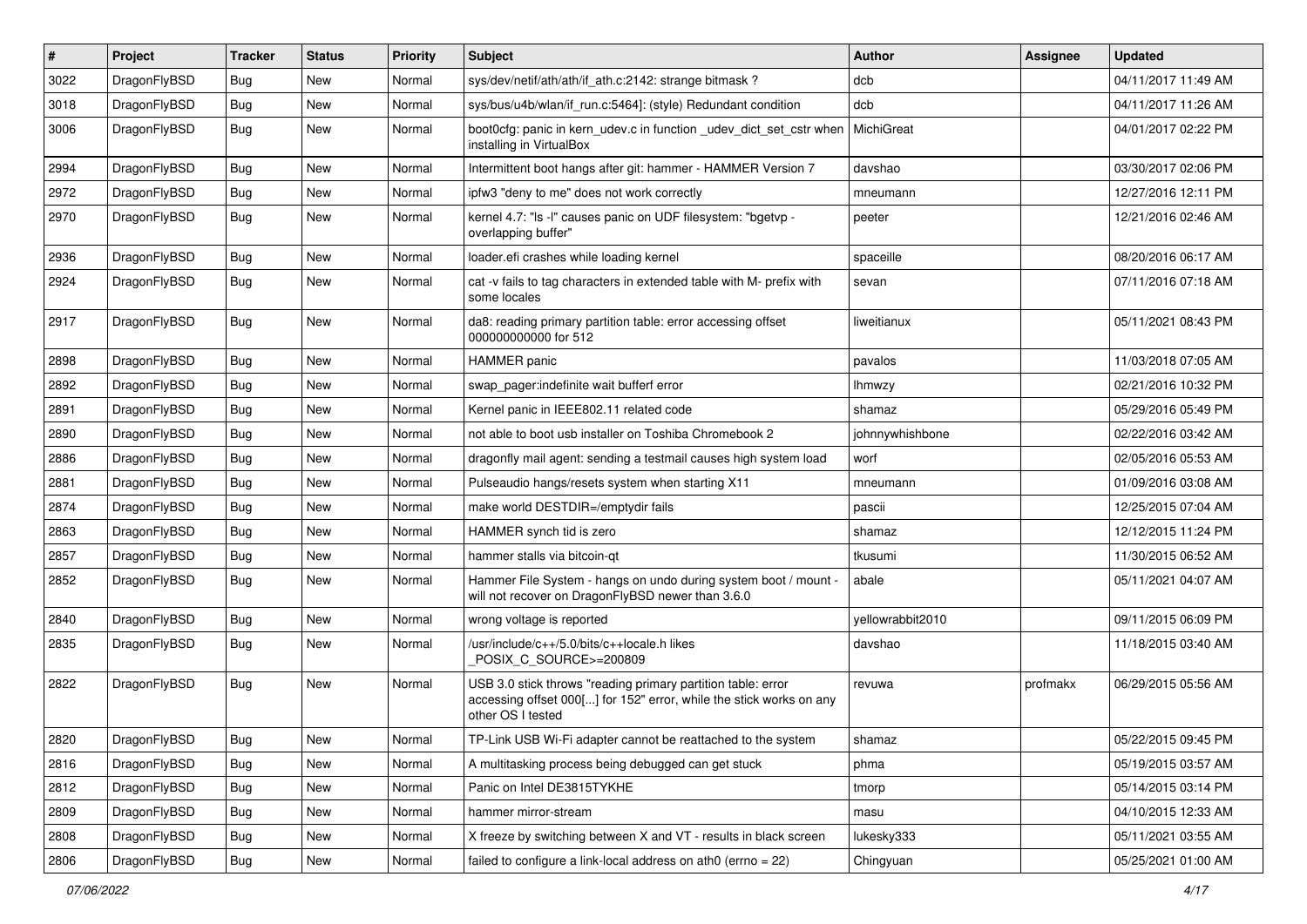| $\#$ | Project      | <b>Tracker</b> | <b>Status</b> | <b>Priority</b> | <b>Subject</b>                                                                                           | <b>Author</b>     | Assignee | <b>Updated</b>      |
|------|--------------|----------------|---------------|-----------------|----------------------------------------------------------------------------------------------------------|-------------------|----------|---------------------|
| 2803 | DragonFlyBSD | Bug            | <b>New</b>    | Normal          | HAMMER: Warning: UNDO area too small!                                                                    | ftigeot           |          | 03/11/2015 03:42 PM |
| 2802 | DragonFlyBSD | <b>Bug</b>     | <b>New</b>    | Normal          | USB Wifi urtwn0 crash from cd boot                                                                       | opvalues          |          | 03/10/2015 01:07 AM |
| 2799 | DragonFlyBSD | Bug            | New           | Normal          | Fatal trap 12 caused by moused(8) -p/dev/cual0                                                           | opvalues          |          | 03/04/2015 11:01 PM |
| 2788 | DragonFlyBSD | Bug            | <b>New</b>    | Normal          | ioctl GSLICEINFO: Not working for vnode slice                                                            | mneumann          |          | 02/12/2015 07:49 AM |
| 2746 | DragonFlyBSD | <b>Bug</b>     | <b>New</b>    | Normal          | some fraction of xterms started from the xmonad window manager<br>get killed with SIGALRM                | isenmann          | profmakx | 12/28/2014 02:51 AM |
| 2738 | DragonFlyBSD | Bug            | <b>New</b>    | Normal          | Hammer: Strange behavior when trying to recover old version of<br>moved file                             | roland            |          | 11/20/2014 08:02 AM |
| 2712 | DragonFlyBSD | Bug            | <b>New</b>    | Normal          | connect(2) returns EINVAL when retrying after ECONNREFUSED                                               | jorisgio          |          | 08/14/2014 05:31 PM |
| 2708 | DragonFlyBSD | Bug            | <b>New</b>    | Normal          | unable to send TCP nor UDP on age(4) interface                                                           | dermiste          |          | 05/11/2021 03:54 AM |
| 2688 | DragonFlyBSD | <b>Bug</b>     | <b>New</b>    | Normal          | 67613368bdda7 Fix wrong checks for U4B presence Asrock Z77M<br>difficulty detecting USB keyboard         | davshao           |          | 06/28/2014 07:08 PM |
| 2687 | DragonFlyBSD | Bug            | <b>New</b>    | Normal          | natacontrol software RAID in installer                                                                   | csmelosky         |          | 06/22/2014 12:03 PM |
| 2674 | DragonFlyBSD | <b>Bug</b>     | <b>New</b>    | Normal          | <b>GPT Support</b>                                                                                       | ftigeot           |          | 12/28/2015 02:54 PM |
| 2652 | DragonFlyBSD | Bug            | <b>New</b>    | Normal          | 189a0ff3761b47  ix: Implement MSI-X support locks up Lenovo<br>S10 Intel Atom n270                       | davshao           |          | 05/14/2014 01:55 AM |
| 2647 | DragonFlyBSD | <b>Bug</b>     | <b>New</b>    | Normal          | HAMMER panic on 3.6.0                                                                                    | tuxillo           |          | 05/11/2021 03:54 AM |
| 2645 | DragonFlyBSD | <b>Bug</b>     | <b>New</b>    | Normal          | panic with dsched fq and ioprio                                                                          | jyoung15          |          | 02/20/2014 07:29 AM |
| 2641 | DragonFlyBSD | Bug            | <b>New</b>    | Normal          | Panic when loading natapci as module                                                                     | tuxillo           |          | 05/11/2021 03:54 AM |
| 2630 | DragonFlyBSD | <b>Bug</b>     | <b>New</b>    | Normal          | Bring in latest iconv fixes from FreeBSD10 as well as csmapper<br>updates                                | tuxillo           |          | 05/11/2021 03:54 AM |
| 2629 | DragonFlyBSD | <b>Bug</b>     | <b>New</b>    | Normal          | Replace gcc44 with llvm34, clang34, and libc++                                                           | tuxillo           |          | 06/02/2014 02:30 PM |
| 2626 | DragonFlyBSD | <b>Bug</b>     | <b>New</b>    | Normal          | iwn driver drops with error: "firmware error 'iwn intr: fatal firmware<br>error"                         | rodyaj            |          | 01/09/2014 05:50 AM |
| 2622 | DragonFlyBSD | Bug            | <b>New</b>    | Normal          | VAIO FIT15E fn keys support                                                                              | nonsolosoft       |          | 12/31/2013 01:31 AM |
| 2621 | DragonFlyBSD | Bug            | New           | Normal          | core dump using cdrom                                                                                    | nonsolosoft       |          | 12/27/2013 12:43 AM |
| 2620 | DragonFlyBSD | Bug            | <b>New</b>    | Normal          | moused problem                                                                                           | FilippoMo         |          | 12/20/2013 10:32 AM |
| 2619 | DragonFlyBSD | Bug            | <b>New</b>    | Normal          | DragonFly 3.6 can't be installed on a 6TB volume                                                         | ftigeot           |          | 02/23/2014 11:55 PM |
| 2618 | DragonFlyBSD | <b>Bug</b>     | <b>New</b>    | Normal          | mouse problem on RELEASE-3_6_0                                                                           | FilippoMo         |          | 12/20/2013 03:26 AM |
| 2611 | DragonFlyBSD | Bug            | <b>New</b>    | Normal          | Change in IP address results in network not working                                                      | phma              |          | 12/05/2013 07:55 PM |
| 2609 | DragonFlyBSD | Bug            | <b>New</b>    | Normal          | master: panic: assertion<br>"LWKT TOKEN HELD ANY(vm object token(object))" failed in<br>swp pager lookup | thomas.nikolajsen |          | 11/28/2013 11:36 AM |
| 2604 | DragonFlyBSD | Bug            | <b>New</b>    | Normal          | dell laptop does not boot with LATEST                                                                    | isenmann          |          | 11/20/2013 02:07 AM |
| 2598 | DragonFlyBSD | Bug            | <b>New</b>    | Normal          | i386 via USB Booting                                                                                     | mbzadegan         |          | 10/21/2013 02:28 AM |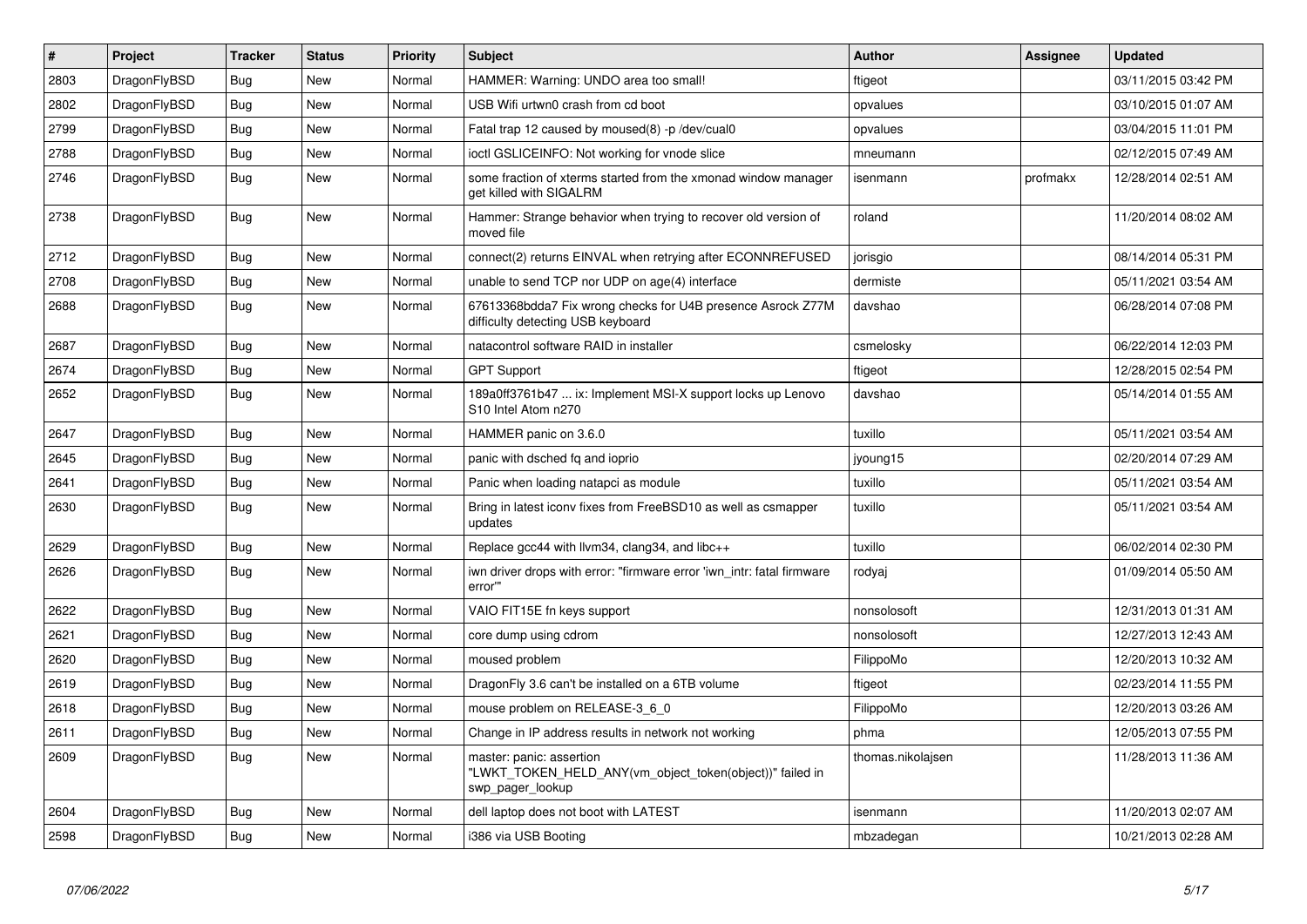| #    | Project      | <b>Tracker</b> | <b>Status</b> | <b>Priority</b> | Subject                                                                                                                      | Author            | Assignee  | <b>Updated</b>      |
|------|--------------|----------------|---------------|-----------------|------------------------------------------------------------------------------------------------------------------------------|-------------------|-----------|---------------------|
| 2595 | DragonFlyBSD | Bug            | <b>New</b>    | Normal          | DragonFly 3.4.3 crashes on SUN Blade X6250 with Qlogic ISP 2432<br>FC card                                                   | Turvamies         |           | 10/07/2013 11:53 AM |
| 2587 | DragonFlyBSD | <b>Bug</b>     | <b>New</b>    | Normal          | SATA DVD writer not detected by DragonFly                                                                                    | srussell          |           | 09/04/2020 08:55 AM |
| 2586 | DragonFlyBSD | <b>Bug</b>     | <b>New</b>    | Normal          | pf: "modulate" state seems problematic                                                                                       | srussell          |           | 09/25/2013 07:36 PM |
| 2585 | DragonFlyBSD | <b>Bug</b>     | <b>New</b>    | Normal          | Dfly 3.4.3 on ESXi 5.1, HP Smart Array P410 passthrough<br>recognised, but not functioning                                   | yggdrasil         | swildner  | 05/09/2022 08:14 AM |
| 2577 | DragonFlyBSD | <b>Bug</b>     | <b>New</b>    | Normal          | virtio-blk iops performance is cpu limited on high end devices                                                               | $g$ js278         | vsrinivas | 08/01/2013 02:28 PM |
| 2569 | DragonFlyBSD | <b>Bug</b>     | <b>New</b>    | Normal          | ctime NFS                                                                                                                    | ferney            |           | 08/11/2013 04:35 AM |
| 2568 | DragonFlyBSD | <b>Bug</b>     | <b>New</b>    | Normal          | <b>AHCI</b> panic                                                                                                            | josepht           |           | 06/07/2013 05:52 PM |
| 2565 | DragonFlyBSD | <b>Bug</b>     | <b>New</b>    | Normal          | "ifconfig ix0 up" panic                                                                                                      | Itpig402a         |           | 06/03/2013 05:46 AM |
| 2557 | DragonFlyBSD | <b>Bug</b>     | <b>New</b>    | Normal          | stock 3.4.1 kernel halts during booting if dm and dm_target_crypt<br>are loaded and RAID controller is present               | phma              |           | 05/12/2013 10:38 PM |
| 2544 | DragonFlyBSD | <b>Bug</b>     | New           | Normal          | live DVD system boot (menu option 1) caused db> prompt on<br>PE1950                                                          | estrabd           |           | 05/11/2021 03:54 AM |
| 2535 | DragonFlyBSD | <b>Bug</b>     | <b>New</b>    | Normal          | Imap processes apparentlt blocked on disk I/O                                                                                | ftigeot           |           | 04/02/2013 09:31 AM |
| 2531 | DragonFlyBSD | <b>Bug</b>     | <b>New</b>    | Normal          | camcontrol fails to disable APM                                                                                              | m.lombardi85      |           | 03/23/2013 12:28 PM |
| 2526 | DragonFlyBSD | <b>Bug</b>     | New           | Normal          | hammer cleanup doesn't run on first day of DST                                                                               | pavalos           |           | 10/18/2016 05:28 PM |
| 2520 | DragonFlyBSD | <b>Bug</b>     | <b>New</b>    | Normal          | panic: assertion "IS_SERIALIZED((ifp->if_serializer))" failed in<br>if_default_serialize_assert at /usr/src/sys/net/if.c:437 | ano               |           | 03/09/2013 12:14 AM |
| 2509 | DragonFlyBSD | <b>Bug</b>     | <b>New</b>    | Normal          | Redefinition of DIRBLKSIZ in restore(8)                                                                                      | swildner          |           | 06/04/2022 04:40 AM |
| 2498 | DragonFlyBSD | <b>Bug</b>     | <b>New</b>    | Normal          | DFBSD v3.2.2-RELEASE - LIST_FIRST(&bp->b_dep) == NULL"<br>failed in vfs vmio release                                         | tuxillo           |           | 05/31/2022 04:09 PM |
| 2496 | DragonFlyBSD | <b>Bug</b>     | <b>New</b>    | Normal          | NTFS malloc limit exceeded                                                                                                   | plasmob           | tuxillo   | 02/19/2013 08:47 AM |
| 2493 | DragonFlyBSD | Bug            | <b>New</b>    | Normal          | vidcontrol: invalid video mode name                                                                                          | Svarov            |           | 01/24/2013 09:55 AM |
| 2490 | DragonFlyBSD | Bug            | <b>New</b>    | Normal          | nmalloc should color addresses to avoid cache bank conflictsw                                                                | vsrinivas         |           | 06/10/2014 05:51 AM |
| 2489 | DragonFlyBSD | Bug            | <b>New</b>    | Normal          | nmalloc doesn't cache VA for allocations > 8KB                                                                               | vsrinivas         |           | 06/10/2014 05:51 AM |
| 2473 | DragonFlyBSD | <b>Bug</b>     | New           | Normal          | Kernel crash when trying to up the wpi0 device (Dfly<br>v3.3.0.758.g47388-DEVELOPMENT)                                       | tomaz             |           | 02/24/2014 08:50 AM |
| 2453 | DragonFlyBSD | Bug            | <b>New</b>    | Normal          | panic: assertion "gd->gd_spinlocks == 0" failed                                                                              | Johannes.Hofmann  |           | 11/12/2012 12:54 PM |
| 2444 | DragonFlyBSD | Bug            | New           | Normal          | Crash during Hammer overnight cleanup                                                                                        | justin            |           | 11/04/2012 07:58 AM |
| 2436 | DragonFlyBSD | Bug            | New           | Normal          | panic: assertion "lp->lwp_qcpu == dd->cpuid" failed in<br>dfly acquire curproc                                               | thomas.nikolajsen |           | 01/23/2013 11:07 AM |
| 2434 | DragonFlyBSD | <b>Bug</b>     | New           | Normal          | BTX Halted - Boot fails on USB/GUI                                                                                           | lucmv             |           | 10/17/2012 08:12 PM |
| 2430 | DragonFlyBSD | Bug            | New           | Normal          | Alternate Password Hash method                                                                                               | robin.carey1      |           | 10/07/2012 06:28 AM |
| 2416 | DragonFlyBSD | <b>Bug</b>     | New           | Normal          | ' entry can be removed on mounted nfs filesystem                                                                             | ftigeot           | tuxillo   | 06/03/2014 04:40 AM |
| 2412 | DragonFlyBSD | Bug            | New           | Normal          | wlan0 fails to get address via dhclient                                                                                      | nonsolosoft       |           | 08/30/2012 05:55 AM |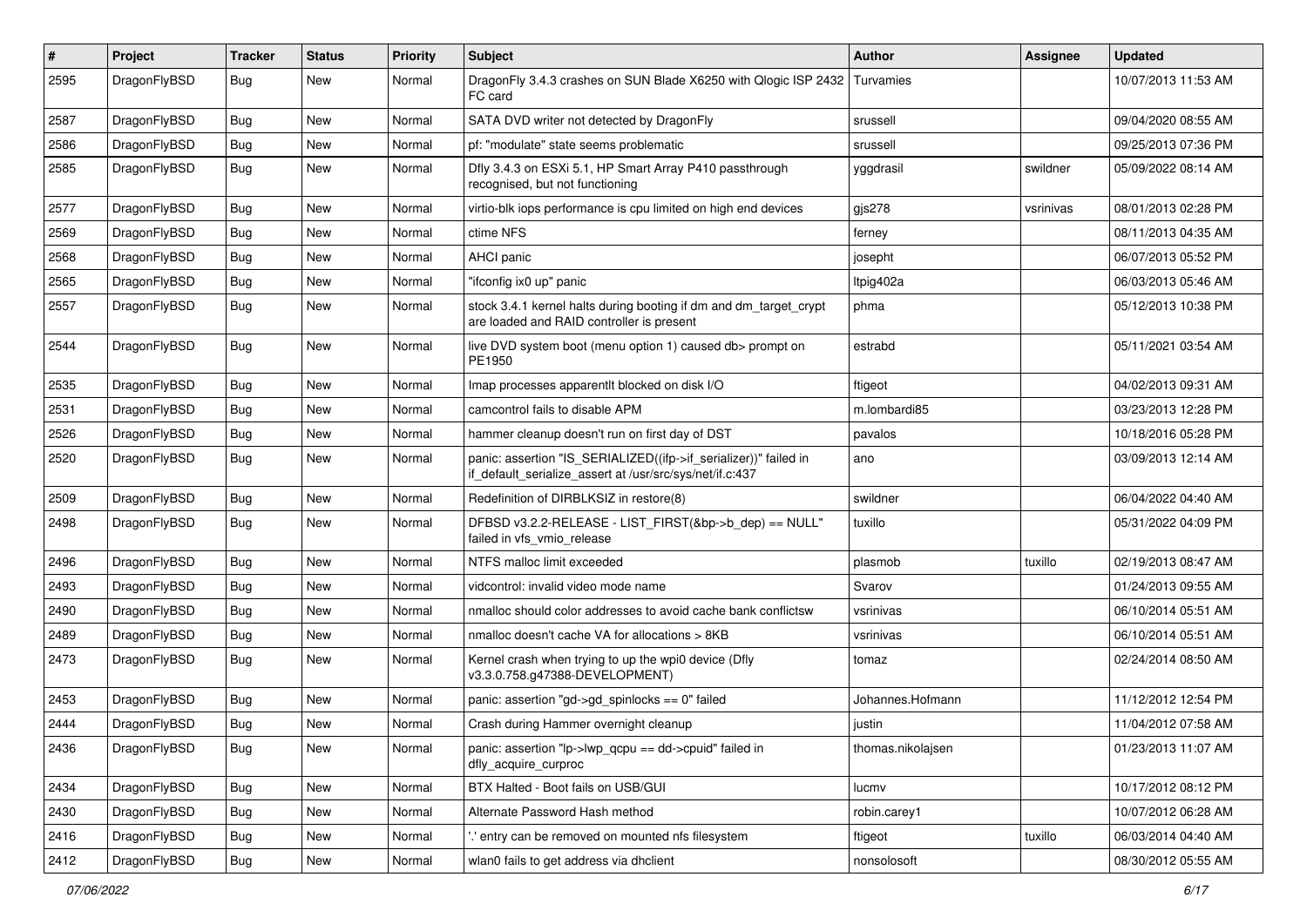| #    | Project      | <b>Tracker</b> | <b>Status</b> | <b>Priority</b> | Subject                                                                                                    | <b>Author</b> | Assignee  | <b>Updated</b>      |
|------|--------------|----------------|---------------|-----------------|------------------------------------------------------------------------------------------------------------|---------------|-----------|---------------------|
| 2389 | DragonFlyBSD | <b>Bug</b>     | New           | Normal          | computer crashed while listing processes                                                                   | phma          |           | 06/18/2012 02:49 PM |
| 2387 | DragonFlyBSD | Bug            | New           | Normal          | hammer ignores -t during dedup                                                                             | phma          |           | 06/17/2012 12:30 PM |
| 2371 | DragonFlyBSD | <b>Bug</b>     | New           | Normal          | Timezone problem with America/Sao_Paulo                                                                    | raitech       |           | 05/17/2012 01:42 PM |
| 2370 | DragonFlyBSD | <b>Bug</b>     | New           | Normal          | panic: ffs_valloc: dup alloc                                                                               | marino        | vsrinivas | 02/01/2013 09:28 AM |
| 2369 | DragonFlyBSD | Bug            | New           | Normal          | panic: Bad link elm 0xffffffe07edf6068 next->prev != elm                                                   | jaydg         |           | 08/15/2012 03:04 AM |
| 2331 | DragonFlyBSD | Bug            | New           | Normal          | reading mouse mode from unopen file descriptor hangs mouse<br>driver                                       | phma          |           | 03/14/2012 09:43 AM |
| 2329 | DragonFlyBSD | Bug            | <b>New</b>    | Normal          | ibm x3550 & acpi                                                                                           | ano           |           | 06/03/2014 11:37 AM |
| 2324 | DragonFlyBSD | <b>Bug</b>     | New           | Normal          | natacotrol support > 2TB not working even after the ftigeot patch                                          | zenny         |           | 03/03/2012 01:00 AM |
| 2319 | DragonFlyBSD | Bug            | New           | Normal          | crypt/passwd forward compat                                                                                | c.turner1     |           | 02/28/2012 12:39 PM |
| 2316 | DragonFlyBSD | <b>Bug</b>     | New           | Normal          | Ungraceful invalid password handling for adding a new user in the<br>installer                             | rune          |           | 04/27/2012 11:23 PM |
| 2311 | DragonFlyBSD | Bug            | New           | Normal          | Xorg crash having something to do with drm                                                                 | phma          |           | 02/22/2012 09:59 AM |
| 2308 | DragonFlyBSD | Bug            | New           | Normal          | System freeze when unloading snd hda                                                                       | jaydg         |           | 02/19/2012 07:15 AM |
| 2306 | DragonFlyBSD | Bug            | New           | Normal          | a crash starts the kernel debugger in text mode, but just reboots in X                                     | phma          |           | 02/11/2012 08:02 PM |
| 2297 | DragonFlyBSD | Bug            | New           | Normal          | strange NFS (client) error messages / problems                                                             | Anonymous     |           | 02/19/2012 02:59 PM |
| 2292 | DragonFlyBSD | Bug            | New           | Normal          | re interface with jumbo frames (mtu larger than 1500) hangs after<br>some traffic                          | Anonymous     |           | 01/31/2012 12:11 AM |
| 2287 | DragonFlyBSD | Bug            | New           | Normal          | HAMMER(ROOT) Illegal UNDO TAIL signature at<br>300000001967c000                                            | y0n3t4n1      |           | 11/07/2018 01:22 AM |
| 2283 | DragonFlyBSD | Bug            | New           | Normal          | DFBSD DragonFly v2.13.0.957.g4f459 - pmap_release: page<br>should already be gone 0xc27120bc               | tuxillo       |           | 01/23/2012 03:03 AM |
| 2265 | DragonFlyBSD | Bug            | New           | Normal          | mbsrtowcs does not properly handle invalid mbstate_t in ps                                                 | c.turner1     | swildner  | 01/10/2012 07:56 PM |
| 2254 | DragonFlyBSD | Bug            | New           | Normal          | panic: assertion "ref < &td->td_toks_end" failed in lwkt_gettoken at<br>/usr/src/sys/kern/lwkt_token.c:588 | eocallaghan   |           | 12/05/2011 10:21 PM |
| 2250 | DragonFlyBSD | <b>Bug</b>     | New           | Normal          | Kernel panic                                                                                               | adamk         |           | 11/23/2018 01:10 AM |
| 2248 | DragonFlyBSD | Bug            | New           | Normal          | sysctl panic                                                                                               | pavalos       |           | 11/23/2011 06:23 PM |
| 2245 | DragonFlyBSD | Bug            | New           | Normal          | panic: assertion "ref < &td->td_toks_end" failed in lwkt_gettoken at<br>/usr/src/sys/kern/lwkt_token.c:588 | juanfra684    |           | 11/22/2011 07:41 PM |
| 2224 | DragonFlyBSD | Bug            | New           | Normal          | v2.13.0.291.gaa7ec - Panic on fq while installing world                                                    | tuxillo       |           | 11/18/2011 01:40 AM |
| 2210 | DragonFlyBSD | <b>Bug</b>     | New           | Normal          | Bugtracker cannot assign default project for new users                                                     | ahuete.devel  |           | 11/17/2011 11:30 AM |
| 2199 | DragonFlyBSD | <b>Bug</b>     | New           | Normal          | screen segfaults if utmpx isn't present                                                                    | pavalos       |           | 11/15/2011 10:52 PM |
| 2182 | DragonFlyBSD | Bug            | <b>New</b>    | Normal          | if_msk PHY FIFO underrun/overflow                                                                          | nonsolosoft   |           | 09/03/2012 06:39 AM |
| 2171 | DragonFlyBSD | <b>Bug</b>     | New           | Normal          | DFBSD v2.13.0.151.gdc8442 - panic: assertion "(*ptep &<br>$(PG_MANAGED PG_V)$ == PG_V"                     | tuxillo       |           | 11/04/2011 05:06 PM |
| 2167 | DragonFlyBSD | <b>Bug</b>     | New           | Normal          | shutdown/reboot fails after uptime msg                                                                     | marino        |           | 11/28/2011 03:01 AM |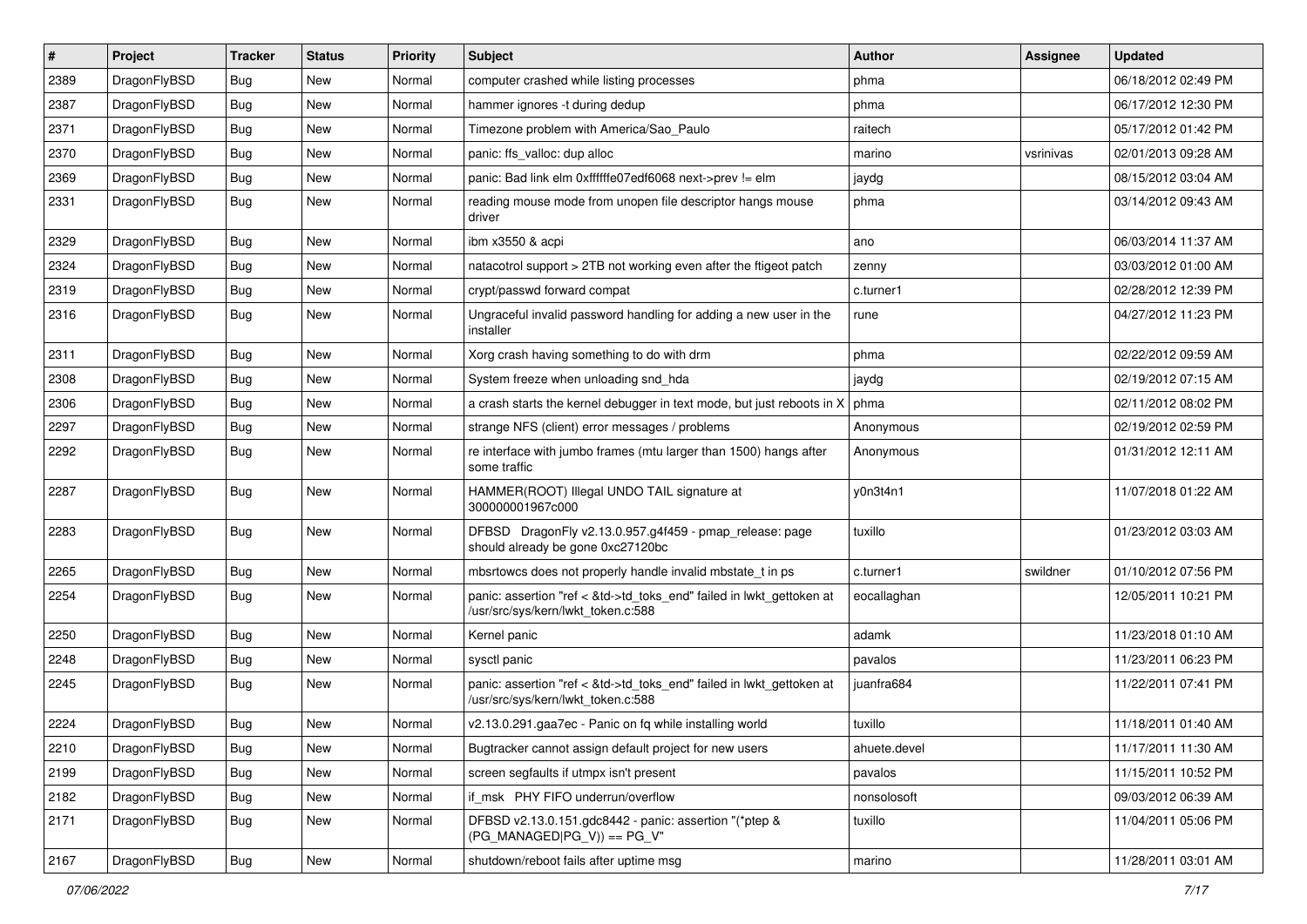| $\sharp$ | Project      | <b>Tracker</b> | <b>Status</b> | <b>Priority</b> | Subject                                                                        | Author        | Assignee  | <b>Updated</b>      |
|----------|--------------|----------------|---------------|-----------------|--------------------------------------------------------------------------------|---------------|-----------|---------------------|
| 2166     | DragonFlyBSD | Bug            | New           | Normal          | DFBSD v2.13.0.109.g05b9d - Strange lockups                                     | tuxillo       |           | 10/29/2011 11:20 AM |
| 2164     | DragonFlyBSD | Bug            | <b>New</b>    | Normal          | panic on reboot from usb.                                                      | eocallaghan   |           | 10/27/2011 09:29 AM |
| 2161     | DragonFlyBSD | <b>Bug</b>     | New           | Normal          | Outdated xorg.conf file gets installed into etc and screws up mouse            | eocallaghan   |           | 10/27/2011 01:51 PM |
| 2158     | DragonFlyBSD | Bug            | <b>New</b>    | Normal          | iwn panics with assertion on boot.                                             | eocallaghan   |           | 10/24/2011 04:13 PM |
| 2154     | DragonFlyBSD | Bug            | <b>New</b>    | Normal          | vkernel copyout() doesn't return EFAULT on error                               | vsrinivas     |           | 10/20/2011 03:53 AM |
| 2153     | DragonFlyBSD | Bug            | <b>New</b>    | Normal          | Too many unuseful warnings at boot                                             | juanfra684    |           | 10/18/2011 10:16 PM |
| 2138     | DragonFlyBSD | Bug            | New           | Normal          | > 100% CPU usage                                                               | robin.carey1  |           | 09/26/2011 12:20 PM |
| 2136     | DragonFlyBSD | <b>Bug</b>     | <b>New</b>    | Normal          | socketpair() doesn't free file descriptors on copyout failure                  | vsrinivas     |           | 04/05/2013 09:13 AM |
| 2129     | DragonFlyBSD | Bug            | New           | Normal          | DFBSD v2.11.0.661.gf9438 i386 - panic: lockmgr thrd_sleep                      | tuxillo       |           | 09/05/2011 09:49 AM |
| 2125     | DragonFlyBSD | Bug            | New           | Normal          | Weird garbage in dmesg                                                         | herrgard      |           | 08/30/2011 08:04 PM |
| 2124     | DragonFlyBSD | Bug            | New           | Normal          | getty repeating too quickly on port /dev/ttyv0                                 | sgeorge.ml    |           | 09/01/2011 04:28 AM |
| 2123     | DragonFlyBSD | Bug            | <b>New</b>    | Normal          | hammer is losing files                                                         | schmir        |           | 08/30/2011 07:56 PM |
| 2115     | DragonFlyBSD | Bug            | <b>New</b>    | Normal          | [msk] system freeze after receive some paquet                                  | bsdsx         |           | 08/22/2011 10:22 AM |
| 2113     | DragonFlyBSD | Bug            | New           | Normal          | nmalloc threaded program fork leak                                             | vsrinivas     | vsrinivas | 08/11/2011 07:25 PM |
| 2107     | DragonFlyBSD | Bug            | <b>New</b>    | Normal          | 2.10.1 sata dvd drive issue                                                    | ausppc        |           | 07/31/2011 08:41 PM |
| 2104     | DragonFlyBSD | Bug            | New           | Normal          | network configuration seg. fault on install CD                                 | navratil      |           | 07/26/2011 07:55 AM |
| 2099     | DragonFlyBSD | Bug            | New           | Normal          | page fault panic in vm system                                                  | pavalos       |           | 07/10/2011 08:51 AM |
| 2094     | DragonFlyBSD | Bug            | New           | Normal          | Segfault when gdb printing backtrace from core dump                            | greenrd       |           | 06/25/2011 04:14 PM |
| 2092     | DragonFlyBSD | Bug            | <b>New</b>    | Normal          | Panic: Bad link elm 0x next->prev != elm                                       | masterblaster | dillon    | 12/04/2011 12:49 PM |
| 2085     | DragonFlyBSD | Bug            | New           | Normal          | panic: assertion: (m->flags & PG_MAPPED) == 0 in<br>vm_page_free_toq           | vsrinivas     |           | 06/10/2011 07:48 AM |
| 2084     | DragonFlyBSD | Bug            | <b>New</b>    | Normal          | DFBSD v2.11.0.242.g4d317 - panic: zone: entry not free                         | tuxillo       |           | 07/03/2012 01:23 AM |
| 2082     | DragonFlyBSD | Bug            | <b>New</b>    | Normal          | dfbsd 2.10.1 amd64 - mc port build error with 'bmake bin-install'              | sun-doctor    |           | 05/25/2011 07:18 PM |
| 2080     | DragonFlyBSD | <b>Bug</b>     | New           | Normal          | panic: lockmgr thrd sleep: called from interrupt, ipi, or hard code<br>section | rumcic        |           | 05/30/2011 05:06 PM |
| 2078     | DragonFlyBSD | <b>Bug</b>     | New           | Normal          | DFBSD i386 v2.11.0.201.g3ed2f - Panic during installworld into a<br>vn0 device | tuxillo       |           | 05/19/2011 07:50 PM |
| 2077     | DragonFlyBSD | Bug            | New           | Normal          | USB devices conflicting                                                        | srussell      |           | 05/17/2011 05:12 PM |
| 2075     | DragonFlyBSD | Bug            | <b>New</b>    | Normal          | pflogd on x86_64                                                               | fanch         |           | 05/16/2011 04:04 PM |
| 2072     | DragonFlyBSD | <b>Bug</b>     | <b>New</b>    | Normal          | Fatal trap 12: stopped at lwkt_send_ipiq3                                      | rumcic        |           | 05/17/2011 04:12 AM |
| 2067     | DragonFlyBSD | Bug            | <b>New</b>    | Normal          | sound/pcm: "play interrupt timeout, channel dead"                              | matthiasr     |           | 05/11/2021 03:55 AM |
| 2061     | DragonFlyBSD | Bug            | New           | Normal          | USB keyboard boot panic                                                        | sjg           |           | 05/04/2012 12:20 AM |
| 2055     | DragonFlyBSD | <b>Bug</b>     | New           | Normal          | $ssh + IPV6 + bridge \Rightarrow connection freezes$                           | steve         |           | 04/24/2011 07:13 PM |
| 2052     | DragonFlyBSD | <b>Bug</b>     | New           | Normal          | Kernel panic: CPU APIC ID out of range                                         | Anonymous     |           | 05/02/2011 11:06 AM |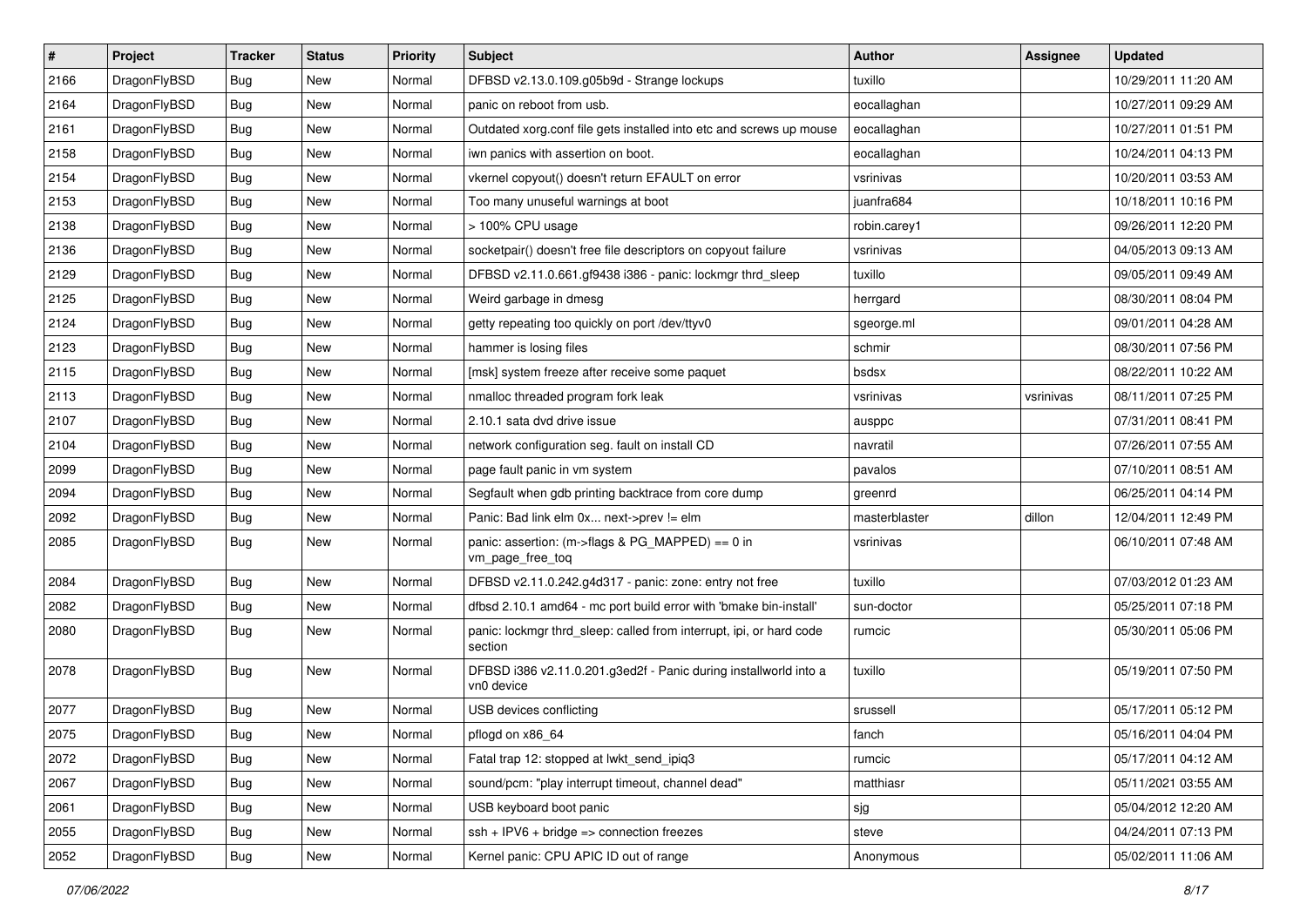| $\vert$ # | Project      | <b>Tracker</b> | <b>Status</b> | <b>Priority</b> | <b>Subject</b>                                                                                                                                                                                    | <b>Author</b>      | Assignee | <b>Updated</b>      |
|-----------|--------------|----------------|---------------|-----------------|---------------------------------------------------------------------------------------------------------------------------------------------------------------------------------------------------|--------------------|----------|---------------------|
| 2051      | DragonFlyBSD | <b>Bug</b>     | <b>New</b>    | Normal          | No ipv6 lan route entry created on 2.10                                                                                                                                                           | ftigeot            |          | 04/21/2011 10:37 AM |
| 2048      | DragonFlyBSD | <b>Bug</b>     | <b>New</b>    | Normal          | panic: ffs sync: rofs mod                                                                                                                                                                         | pavalos            |          | 04/12/2011 05:45 AM |
| 2045      | DragonFlyBSD | Bug            | <b>New</b>    | Normal          | ral(4): Fatal trap 12: page fault while in kernel mode (two panics)                                                                                                                               | herrgard           |          | 11/03/2011 05:34 PM |
| 2042      | DragonFlyBSD | <b>Bug</b>     | <b>New</b>    | Normal          | kernel panic, when run boot0cfg                                                                                                                                                                   | sepherosa          |          | 05/31/2022 03:01 PM |
| 2008      | DragonFlyBSD | Bug            | <b>New</b>    | Normal          | lwkt setcpu remote: td->td flags 00800621 console flood                                                                                                                                           | pavalos            |          | 03/06/2011 09:37 PM |
| 2004      | DragonFlyBSD | <b>Bug</b>     | <b>New</b>    | Normal          | LWKT WAIT IPIQ panic                                                                                                                                                                              | steve              |          | 03/08/2011 05:46 PM |
| 1990      | DragonFlyBSD | Bug            | <b>New</b>    | Normal          | /mnt too large to mount                                                                                                                                                                           | peur.neu           |          | 02/16/2011 11:24 PM |
| 1984      | DragonFlyBSD | <b>Bug</b>     | <b>New</b>    | Normal          | hammer mount fails after crash - HAMMER: FIFO record bad head<br>signature                                                                                                                        | thomas.nikolajsen  |          | 03/08/2011 06:57 PM |
| 1975      | DragonFlyBSD | Bug            | New           | Normal          | Applications seg fault in select() and poll()                                                                                                                                                     | rumcic             |          | 05/31/2022 02:58 PM |
| 1969      | DragonFlyBSD | Bug            | <b>New</b>    | Normal          | pf-related network problem                                                                                                                                                                        | pavalos            | lentferj | 02/01/2011 06:57 PM |
| 1964      | DragonFlyBSD | Bug            | New           | Normal          | iwn (panic assertion : wlan assert serialized)                                                                                                                                                    | sjmm.ptr           | josepht  | 02/01/2011 12:57 PM |
| 1961      | DragonFlyBSD | <b>Bug</b>     | <b>New</b>    | Normal          | Can't create dump from DDB                                                                                                                                                                        | shamaz             |          | 01/29/2011 09:02 PM |
| 1959      | DragonFlyBSD | Bug            | <b>New</b>    | Normal          | DFBSD v2.9.1.422.gc98f2 - Panic during boot - IPv6 and PF                                                                                                                                         | tuxillo            |          | 01/13/2011 03:37 AM |
| 1951      | DragonFlyBSD | <b>Bug</b>     | <b>New</b>    | Normal          | dma_timeouts at phyaddr on a good hdd                                                                                                                                                             | peur.neu           |          | 01/04/2011 07:12 AM |
| 1949      | DragonFlyBSD | <b>Bug</b>     | New           | Normal          | iwn panic                                                                                                                                                                                         | pavalos            |          | 01/30/2011 03:21 AM |
| 1946      | DragonFlyBSD | Bug            | <b>New</b>    | Normal          | ieee80211 panic                                                                                                                                                                                   | pavalos            | josepht  | 01/27/2011 06:00 PM |
| 1944      | DragonFlyBSD | <b>Bug</b>     | <b>New</b>    | Normal          | panic: backing object 0xdea7b258 was somehow re-referenced<br>during collapse!                                                                                                                    | sepherosa          |          | 12/27/2010 02:06 AM |
| 1943      | DragonFlyBSD | <b>Bug</b>     | <b>New</b>    | Normal          | hammer assertion panic                                                                                                                                                                            | peter              |          | 12/27/2010 12:45 AM |
| 1942      | DragonFlyBSD | <b>Bug</b>     | New           | Normal          | locking against myself in getcacheblk()?                                                                                                                                                          | qhwt.dfly          |          | 05/31/2022 02:15 PM |
| 1941      | DragonFlyBSD | <b>Bug</b>     | <b>New</b>    | Normal          | wlan config crash                                                                                                                                                                                 | abandon.every.hope |          | 12/24/2010 07:54 PM |
| 1939      | DragonFlyBSD | Bug            | <b>New</b>    | Normal          | Panic on nightly build and stress test box                                                                                                                                                        | lentferj           |          | 12/18/2010 08:41 AM |
| 1935      | DragonFlyBSD | Bug            | <b>New</b>    | Normal          | mouse does not work after switching between x and console                                                                                                                                         | shamaz             |          | 12/13/2010 10:06 AM |
| 1923      | DragonFlyBSD | <b>Bug</b>     | <b>New</b>    | Normal          | Abysmal NFS performance with IPv6                                                                                                                                                                 | ftigeot            |          | 12/05/2010 09:34 PM |
| 1917      | DragonFlyBSD | Bug            | <b>New</b>    | Normal          | panic: assertion: (RB EMPTY(&ip->rec_tree) && (ip->flags &<br>HAMMER INODE XDIRTY) == 0)    (!RB EMPTY(&ip->rec tree)<br>&& (ip->flags & HAMMER INODE XDIRTY) != 0) in<br>hammer_flush_inode_done | qhwt.dfly          |          | 11/24/2010 03:23 AM |
| 1916      | DragonFlyBSD | <b>Bug</b>     | <b>New</b>    | Normal          | Constant crashes on x86_64 with UFS                                                                                                                                                               | lentferj           |          | 11/21/2010 07:40 PM |
| 1913      | DragonFlyBSD | <b>Bug</b>     | <b>New</b>    | Normal          | panic: assertion: ip->flush_state != HAMMER_FST_FLUSH in<br>hammer_flush_inode_core                                                                                                               | swildner           |          | 11/20/2010 05:27 PM |
| 1907      | DragonFlyBSD | Bug            | <b>New</b>    | Normal          | Hammer crash in hammer flusher flush()                                                                                                                                                            | swildner           |          | 11/11/2010 05:07 AM |
| 1899      | DragonFlyBSD | Bug            | New           | Normal          | Keyboard doesn't work                                                                                                                                                                             | fransm             |          | 05/15/2022 03:32 PM |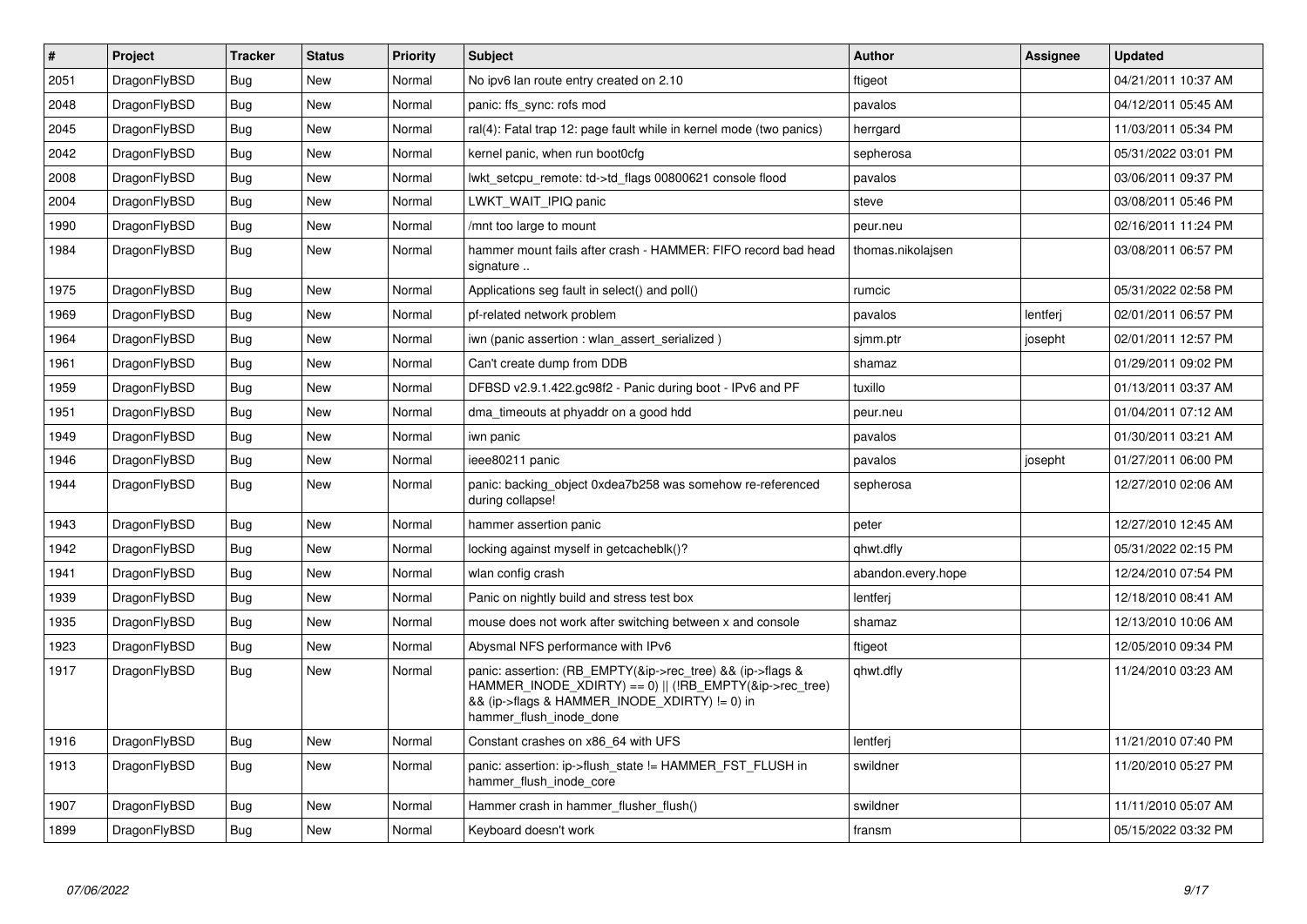| $\vert$ # | Project      | <b>Tracker</b> | <b>Status</b> | <b>Priority</b> | Subject                                                                                      | Author           | Assignee | <b>Updated</b>      |
|-----------|--------------|----------------|---------------|-----------------|----------------------------------------------------------------------------------------------|------------------|----------|---------------------|
| 1884      | DragonFlyBSD | Bug            | New           | Normal          | System completely freezes while listening music (devbuf: malloc<br>limit exceeded)           | shamaz           |          | 01/24/2011 05:00 PM |
| 1877      | DragonFlyBSD | <b>Bug</b>     | <b>New</b>    | Normal          | Freeze during 1st hammer cleanup after new install                                           | elekktretterr    |          | 05/15/2022 11:43 AM |
| 1876      | DragonFlyBSD | Bug            | New           | Normal          | devfs in jail + logging out from console(ttyv1+) -> panic                                    | qhwt.dfly        | tuxillo  | 05/31/2022 03:24 PM |
| 1874      | DragonFlyBSD | <b>Bug</b>     | <b>New</b>    | Normal          | mpd listening on all IPs, accepting only on one                                              | rumcic           |          | 05/08/2011 01:01 PM |
| 1873      | DragonFlyBSD | <b>Bug</b>     | New           | Normal          | Panic upon usb mouse detach and reattaching                                                  | rumcic           |          | 02/01/2011 09:53 AM |
| 1867      | DragonFlyBSD | Bug            | <b>New</b>    | Normal          | it(4) motherboard and fan problems                                                           | tuxillo          |          | 07/08/2011 10:48 AM |
| 1861      | DragonFlyBSD | <b>Bug</b>     | New           | Normal          | panic via kprintf (lockmgr called in a hard section)                                         | vsrinivas        |          | 10/11/2010 12:56 AM |
| 1850      | DragonFlyBSD | Bug            | New           | Normal          | volume-add on hammer root fs panic                                                           | Johannes.Hofmann |          | 04/18/2019 04:27 AM |
| 1836      | DragonFlyBSD | <b>Bug</b>     | <b>New</b>    | Normal          | Incorrect TCP checksum show up in tcpdump                                                    | robgar1          |          | 05/15/2022 11:22 AM |
| 1826      | DragonFlyBSD | Bug            | New           | Normal          | panic during boot: assertion so->so_port  in tcp_input                                       | ftigeot          |          | 05/15/2022 11:05 AM |
| 1818      | DragonFlyBSD | Bug            | <b>New</b>    | Normal          | panic: Bad tailg NEXT (kqueue issue ?)                                                       | ftigeot          |          | 05/15/2022 11:40 AM |
| 1786      | DragonFlyBSD | <b>Bug</b>     | New           | Normal          | Calling NULL function pointer initiates panic loop                                           | sjg              |          | 10/11/2010 05:28 PM |
| 1774      | DragonFlyBSD | Bug            | New           | Normal          | New IP header cleanup branch available for testing                                           | dillon           |          | 05/15/2022 10:59 AM |
| 1769      | DragonFlyBSD | Bug            | New           | Normal          | panic: assertion: _tp->tt_msg->tt_cpuid == mycpuid in<br>tcp callout active                  | pavalos          | sjg      | 05/15/2022 11:07 AM |
| 1695      | DragonFlyBSD | Bug            | <b>New</b>    | Normal          | NFS-related system breakdown                                                                 | Anonymous        |          | 04/10/2014 12:35 AM |
| 1634      | DragonFlyBSD | Bug            | <b>New</b>    | Normal          | panic: spin lock: 0xe4ad1320, indefinitive wait!                                             | elekktretterr    |          | 01/19/2015 03:21 AM |
| 1594      | DragonFlyBSD | <b>Bug</b>     | New           | Normal          | Kernel panic during boot from Live CD on Dell E6400                                          | bodie            |          | 05/11/2021 03:54 AM |
| 1559      | DragonFlyBSD | Bug            | <b>New</b>    | Normal          | kernel trap                                                                                  | phma             |          | 11/27/2021 08:43 AM |
| 1556      | DragonFlyBSD | Bug            | New           | Normal          | many processes stuck in "hmrrcm", system unusable                                            | corecode         | tuxillo  | 05/11/2021 03:52 AM |
| 1525      | DragonFlyBSD | <b>Bug</b>     | New           | Normal          | boehm-gc problems                                                                            | hasso            |          | 10/13/2012 07:13 PM |
| 1474      | DragonFlyBSD | <b>Bug</b>     | New           | Normal          | ithread 1 unexpectedly rescheduled                                                           | corecode         | tuxillo  | 05/11/2021 03:52 AM |
| 1463      | DragonFlyBSD | <b>Bug</b>     | New           | Normal          | Mountroot before drives are initialized                                                      | elekktretterr    |          | 12/07/2010 01:30 PM |
| 1442      | DragonFlyBSD | Bug            | New           | Normal          | blocking SIGSEGV and triggering a segment violation produces an<br>all CPU consuming process | corecode         | tuxillo  | 05/11/2021 03:52 AM |
| 1440      | DragonFlyBSD | <b>Bug</b>     | New           | Normal          | ptrace/gdb doesn't work after process blocks SIGTRAP                                         | corecode         | tuxillo  | 05/11/2021 03:52 AM |
| 1430      | DragonFlyBSD | Bug            | New           | Normal          | Buggy w(1)?                                                                                  | hasso            | alexh    | 11/24/2010 08:09 AM |
| 1293      | DragonFlyBSD | Bug            | New           | Normal          | 2.2.1-REL Installer Request                                                                  | mk               | tuxillo  | 05/11/2021 04:00 AM |
| 1246      | DragonFlyBSD | <b>Bug</b>     | New           | Normal          | bad resolution (monitor desync) with livedvd                                                 | Przem0l          |          | 02/18/2014 06:29 AM |
| 1194      | DragonFlyBSD | Bug            | New           | Normal          | SCSI errors while trying to copy photos from my camera                                       | elekktretterr    |          | 01/14/2015 04:39 PM |
| 1193      | DragonFlyBSD | Bug            | New           | Normal          | kernel doesn't recognize cdrom drive                                                         | nonsolosoft      |          | 01/25/2014 09:11 PM |
| 989       | DragonFlyBSD | Bug            | New           | Normal          | installer/fdisk trouble with wrapped values                                                  | Discodestroyer   |          | 02/18/2014 06:27 AM |
| 731       | DragonFlyBSD | Bug            | New           | Normal          | system freeze on "slice too large"                                                           | corecode         | tuxillo  | 06/25/2022 04:01 AM |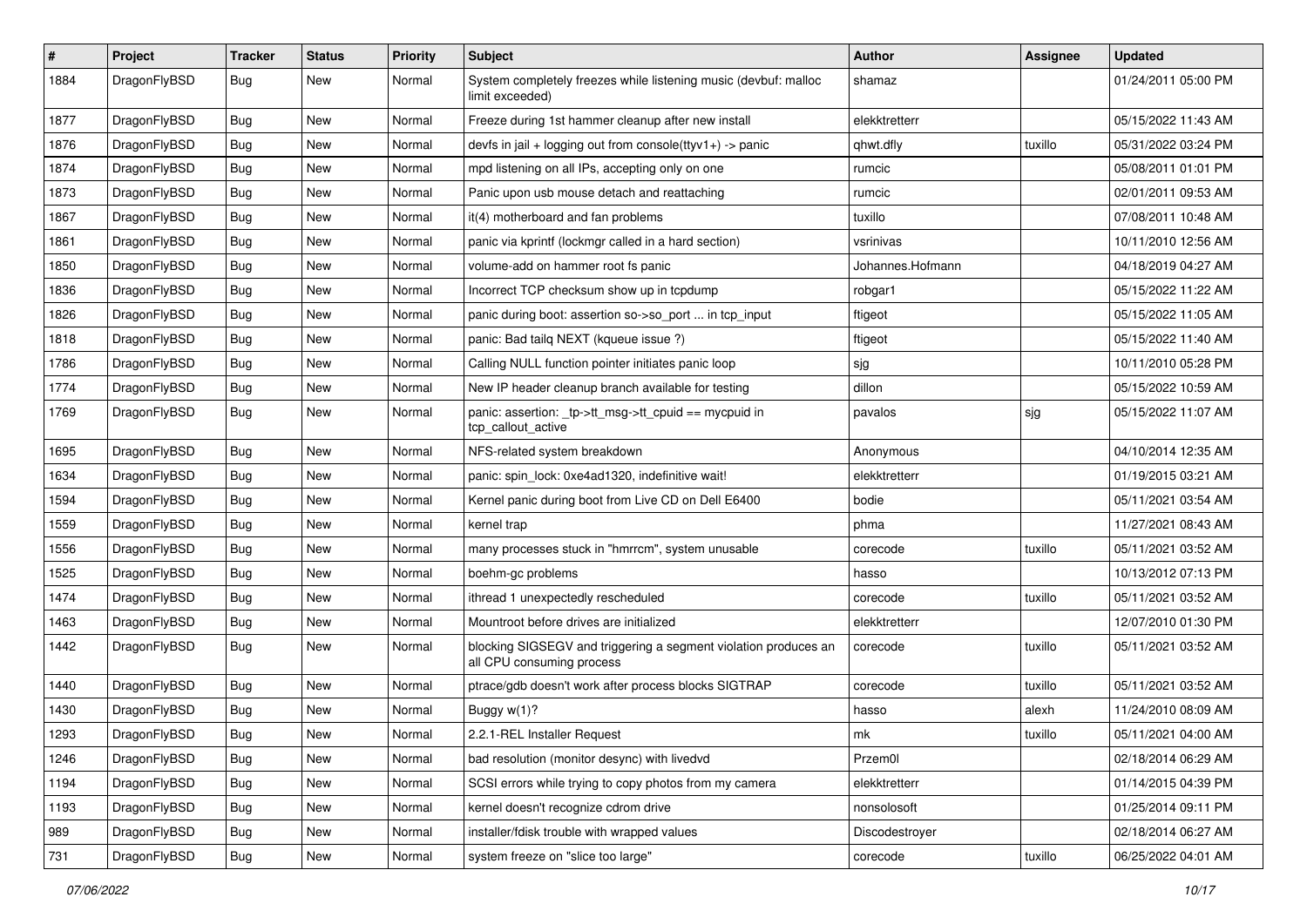| $\sharp$ | Project      | <b>Tracker</b> | <b>Status</b> | <b>Priority</b> | Subject                                                                                                       | Author          | <b>Assignee</b> | <b>Updated</b>      |
|----------|--------------|----------------|---------------|-----------------|---------------------------------------------------------------------------------------------------------------|-----------------|-----------------|---------------------|
| 341      | DragonFlyBSD | <b>Bug</b>     | New           | Normal          | Vinum erroneously repors devices as busy                                                                      | corecode        | swildner        | 01/21/2012 04:50 AM |
| 3311     | DragonFlyBSD | Bug            | New           | Low             | TrueCrypt support may cause kernel crash                                                                      | arcade@b1t.name |                 | 04/29/2022 06:19 AM |
| 3228     | DragonFlyBSD | <b>Bug</b>     | New           | Low             | pfi kif unref: state refcount $\leq$ 0 in dmesg                                                               | justin          |                 | 03/05/2021 06:39 AM |
| 3132     | DragonFlyBSD | <b>Bug</b>     | New           | Low             | unifdef mined                                                                                                 | bcallah         |                 | 04/26/2018 08:34 PM |
| 3107     | DragonFlyBSD | Bug            | <b>New</b>    | Low             | ACPI interrupt storm when loading i915 on Lenovo T460                                                         | oyvinht         |                 | 07/15/2020 07:01 AM |
| 3101     | DragonFlyBSD | <b>Bug</b>     | <b>New</b>    | Low             | PFI CGI install not working in dragonflybsd 5.0.1 USB install                                                 | bnegre82        |                 | 05/11/2021 04:14 AM |
| 3024     | DragonFlyBSD | <b>Bug</b>     | New           | Low             | sys/dev/netif/wi/if_wi.c:1090]: (style) Redundant condition                                                   | dcb             |                 | 04/11/2017 11:56 AM |
| 2931     | DragonFlyBSD | <b>Bug</b>     | New           | Low             | 'gdb' of 'vkernel' unable to print backtrace                                                                  | tofergus        |                 | 07/26/2016 01:51 PM |
| 2887     | DragonFlyBSD | <b>Bug</b>     | New           | Low             | Missing extattr_namespace_to_string and<br>extattr_string_to_namespace functions                              | rubenk          |                 | 02/06/2016 05:09 AM |
| 2882     | DragonFlyBSD | Bug            | <b>New</b>    | Low             | bridge sends packets from individual interfaces                                                               | arcade@b1t.name |                 | 01/09/2016 12:43 PM |
| 2878     | DragonFlyBSD | <b>Bug</b>     | <b>New</b>    | Low             | [fix] CCVER problem when using clang and cpu extensions<br>(intrinsics)                                       | arcade@b1t.name |                 | 06/24/2016 04:25 AM |
| 2877     | DragonFlyBSD | Bug            | New           | Low             | sed fails when working with UTF-8 locale and non-UTF symbols                                                  | arcade@b1t.name |                 | 12/30/2015 11:20 AM |
| 2859     | DragonFlyBSD | <b>Bug</b>     | New           | Low             | Installer configuration menu always highlights "Select timezone", no<br>matter which step was last completed. | cgag            |                 | 12/02/2015 01:54 PM |
| 2858     | DragonFlyBSD | Bug            | New           | Low             | Installer "Local or UTC" question should have "No" selected by<br>default.                                    | cgag            |                 | 12/02/2015 01:18 PM |
| 2680     | DragonFlyBSD | <b>Bug</b>     | <b>New</b>    | Low             | boot0cfg update makes box unbootable                                                                          | herrgard        |                 | 06/10/2014 06:02 AM |
| 2675     | DragonFlyBSD | <b>Bug</b>     | New           | Low             | Ultimate N WiFi Link 5300 get iwn intr: fatal firmware error on 5GHz                                          | revuwa          |                 | 05/11/2021 04:07 AM |
| 2552     | DragonFlyBSD | Bug            | <b>New</b>    | Low             | hammer recovery should indicate progress                                                                      | phma            |                 | 05/03/2013 12:13 AM |
| 2529     | DragonFlyBSD | <b>Bug</b>     | <b>New</b>    | Low             | Sundance network adapter is not detected and attached                                                         | kworr           |                 | 03/25/2013 02:29 AM |
| 2403     | DragonFlyBSD | <b>Bug</b>     | New           | Low             | newfs -E doesn't handle /dev/serno device names properly                                                      | ftigeot         |                 | 08/17/2012 05:07 AM |
| 2252     | DragonFlyBSD | <b>Bug</b>     | <b>New</b>    | Low             | snd_hda not useable if loaded via /boot/loader.conf                                                           | xbit            | swildner        | 12/14/2011 12:23 AM |
| 2095     | DragonFlyBSD | <b>Bug</b>     | New           | Low             | Running installer post-install: Unsupported DFUI transport "                                                  | greenrd         |                 | 06/26/2011 09:20 AM |
| 2020     | DragonFlyBSD | Bug            | <b>New</b>    | Low             | Port brcm80211 driver from Linux to DragonFly BSD                                                             | studer          |                 | 03/05/2011 10:54 PM |
| 1982     | DragonFlyBSD | <b>Bug</b>     | New           | Low             | There is no linuxulator on x86-64                                                                             | herrgard        |                 | 05/31/2022 02:25 PM |
| 1947     | DragonFlyBSD | <b>Bug</b>     | <b>New</b>    | Low             | GA-880GM-UD2H (rev. 1.3) AHCI fails to detect disks at the end of<br>the RAID controller                      | eocallaghan     |                 | 11/27/2021 08:46 AM |
| 1882     | DragonFlyBSD | <b>Bug</b>     | <b>New</b>    | Low             | Idea for handling new USB vendor/device codes                                                                 | bmk             |                 | 10/20/2010 12:15 PM |
| 1714     | DragonFlyBSD | <b>Bug</b>     | New           | Low             | hwpmc                                                                                                         | alexh           | swildner        | 08/18/2012 02:03 PM |
| 1538     | DragonFlyBSD | <b>Bug</b>     | New           | Low             | mountroot should probe file systems                                                                           | corecode        | alexh           | 11/24/2010 06:35 PM |
| 1532     | DragonFlyBSD | <b>Bug</b>     | New           | Low             | jemalloc doesn't work on DragonFly                                                                            | hasso           | sjg             | 08/02/2011 01:14 AM |
| 1313     | DragonFlyBSD | <b>Bug</b>     | New           | Low             | Signal code in kernel needs major overhaul (signal queues,<br>si_code, si_addr)                               | hasso           |                 | 05/11/2021 04:00 AM |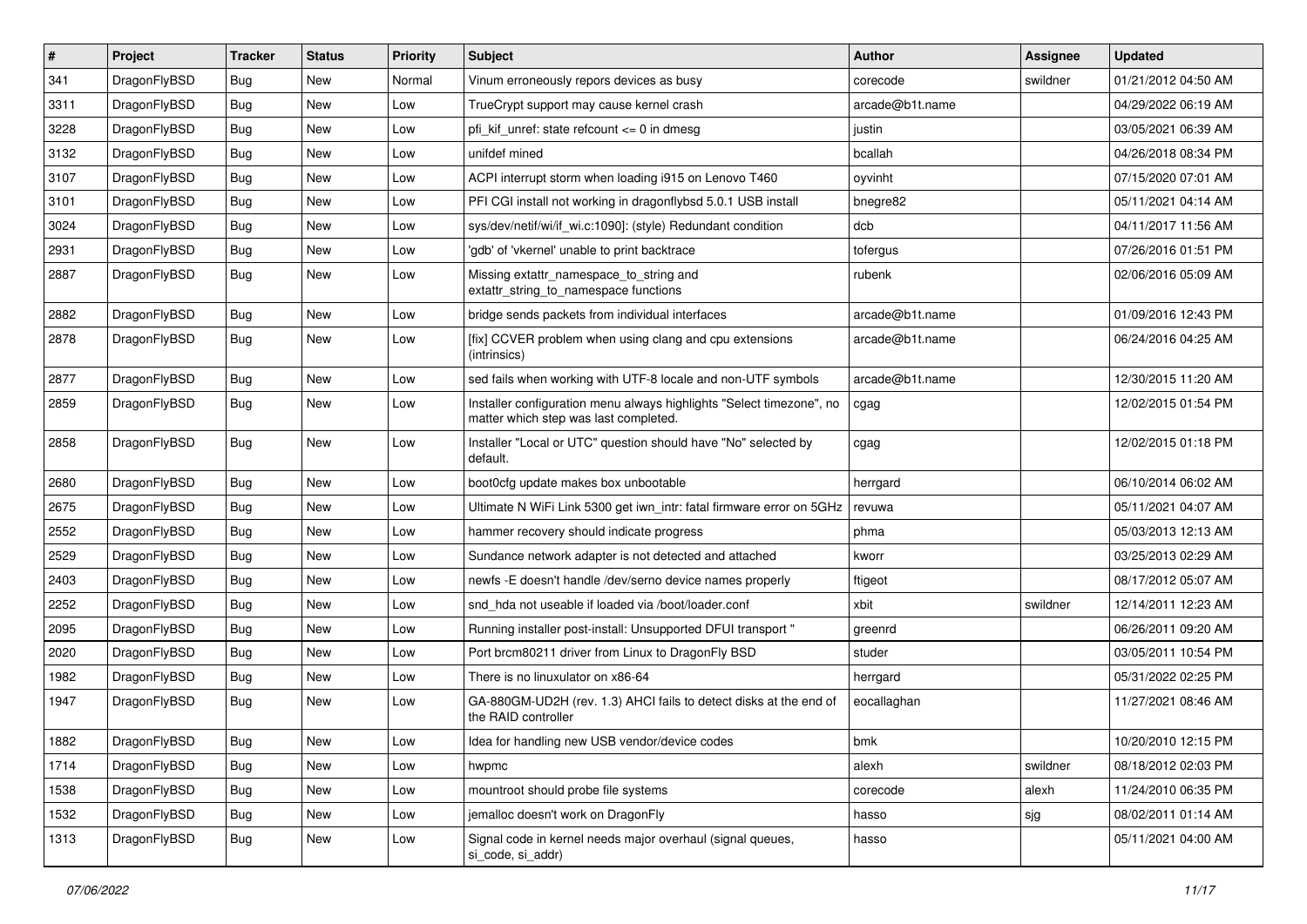| #    | Project      | <b>Tracker</b> | <b>Status</b> | <b>Priority</b> | Subject                                                                                                | Author            | Assignee | <b>Updated</b>      |
|------|--------------|----------------|---------------|-----------------|--------------------------------------------------------------------------------------------------------|-------------------|----------|---------------------|
| 679  | DragonFlyBSD | <b>Bug</b>     | New           | Low             | Netgraph backward compatibility for old *LEN constants                                                 | nant              | nant     | 02/18/2014 05:45 AM |
| 600  | DragonFlyBSD | Bug            | New           | Low             | /sys/libkern/karc4random                                                                               | robin carey5      | profmakx | 01/19/2015 03:07 AM |
| 3113 | DragonFlyBSD | <b>Bug</b>     | In Progress   | Urgent          | Booting vKernel fails due being out of swap space                                                      | tcullen           |          | 05/11/2021 04:14 AM |
| 2499 | DragonFlyBSD | <b>Bug</b>     | In Progress   | Urgent          | DRAGONFLY 3 2 lockd not responding correctly                                                           | Nerzhul           |          | 01/22/2013 12:47 PM |
| 3111 | DragonFlyBSD | <b>Bug</b>     | In Progress   | High            | Mouse lags every second heavily under X11                                                              | mneumann          |          | 12/12/2017 09:46 PM |
| 2296 | DragonFlyBSD | <b>Bug</b>     | In Progress   | High            | panic: assertion "m->wire count > 0" failed                                                            | thomas.nikolajsen |          | 08/30/2012 06:09 AM |
| 884  | DragonFlyBSD | <b>Bug</b>     | In Progress   | High            | Performance/memory problems under filesystem IO load                                                   | hasso             |          | 05/11/2021 03:50 AM |
| 3318 | DragonFlyBSD | <b>Bug</b>     | In Progress   | Normal          | Segmenation fault when a process resumed with checkpt exits                                            | zabolekar         | tuxillo  | 06/18/2022 08:24 AM |
| 3317 | DragonFlyBSD | <b>Bug</b>     | In Progress   | Normal          | Network vtnet0 not working on Hetzner cloud                                                            | mneumann          |          | 06/18/2022 03:55 AM |
| 3310 | DragonFlyBSD | <b>Bug</b>     | In Progress   | Normal          | NVMM+QEMU fail to boot with UEFI: Mem Assist Failed<br>[gpa=0xfffffff0]                                | liweitianux       |          | 01/11/2022 03:22 PM |
| 3299 | DragonFlyBSD | <b>Bug</b>     | In Progress   | Normal          | DragonFlyBSD reports utterly wrong uptime (most of the time, right<br>after booting in)                | adrian            |          | 11/11/2021 01:43 PM |
| 3295 | DragonFlyBSD | <b>Bug</b>     | In Progress   | Normal          | Adapt devel/libvirt for nymm                                                                           | tuxillo           | tuxillo  | 11/03/2021 04:56 PM |
| 3269 | DragonFlyBSD | <b>Bug</b>     | In Progress   | Normal          | Is double-buffer'd buf still required by HAMMER2 ?                                                     | tkusumi           |          | 05/12/2021 04:09 PM |
| 3089 | DragonFlyBSD | <b>Bug</b>     | In Progress   | Normal          | vtnet(4) - disable TCP checksum offload by default                                                     | jlane             | vadaszi  | 05/11/2021 04:14 AM |
| 3028 | DragonFlyBSD | <b>Bug</b>     | In Progress   | Normal          | installer: confusion of set/get disk encryption passphrase dialogs                                     | liweitianux       | tuxillo  | 06/03/2022 05:13 PM |
| 3021 | DragonFlyBSD | <b>Bug</b>     | In Progress   | Normal          | sys/dev/drm/i915/i915_gem_stolen.c:115]: (error) Signed integer<br>overflow for expression '65535<<20' | dcb               |          | 04/11/2017 12:46 PM |
| 3011 | DragonFlyBSD | <b>Bug</b>     | In Progress   | Normal          | dragonfly/sys/dev/netif/re/re.c: suspicious code?                                                      | dcb               |          | 07/29/2017 01:26 AM |
| 2819 | DragonFlyBSD | <b>Bug</b>     | In Progress   | Normal          | Random micro system freezes after a week of uptime                                                     | ftigeot           | dillon   | 08/16/2015 08:46 PM |
| 2731 | DragonFlyBSD | <b>Bug</b>     | In Progress   | Normal          | Screen full of random colors when starting Xorg with Intel Haswell<br>HD Graphics P4600                | jkatzmaier        |          | 11/12/2014 04:08 PM |
| 2549 | DragonFlyBSD | <b>Bug</b>     | In Progress   | Normal          | netgraph7: Kernel page fault.                                                                          | russiane39        | nant     | 05/10/2013 11:20 PM |
| 2414 | DragonFlyBSD | <b>Bug</b>     | In Progress   | Normal          | Lenovo S10 acpi freeze (not new)                                                                       | davshao           |          | 05/11/2021 04:13 AM |
| 2391 | DragonFlyBSD | <b>Bug</b>     | In Progress   | Normal          | System lock with ahci and acpi enabled on ATI RS690 chipset with<br>SMB600 sata controller             | jorisgio          | vadaszi  | 06/03/2015 03:51 PM |
| 2360 | DragonFlyBSD | <b>Bug</b>     | In Progress   | Normal          | Wishlist: virtio driver import                                                                         | vsrinivas         |          | 06/04/2022 04:16 AM |
| 2358 | DragonFlyBSD | <b>Bug</b>     | In Progress   | Normal          | DFBSD v3.0.2.32.g928ca - panic: hammer: insufficient undo FIFO<br>space!                               | tuxillo           | tuxillo  | 05/10/2021 02:50 AM |
| 2353 | DragonFlyBSD | <b>Bug</b>     | In Progress   | Normal          | panic: assertion "gd->gd_spinlocks_wr == 0" failed in<br>bsd4_schedulerclock                           | jaydg             | alexh    | 11/28/2012 01:57 AM |
| 2351 | DragonFlyBSD | <b>Bug</b>     | In Progress   | Normal          | DFBSD v3.1.0.579.g44ccf - Stuck during startup, random freezes                                         | tuxillo           |          | 04/24/2012 08:21 AM |
| 2345 | DragonFlyBSD | <b>Bug</b>     | In Progress   | Normal          | DFBSD v3.1.0.457.gd679f - NFS panic on diskless station                                                | tuxillo           |          | 04/07/2012 05:22 PM |
| 2282 | DragonFlyBSD | <b>Bug</b>     | In Progress   | Normal          | gdb segfaults with certain corefiles                                                                   | tuxillo           |          | 01/18/2012 04:40 PM |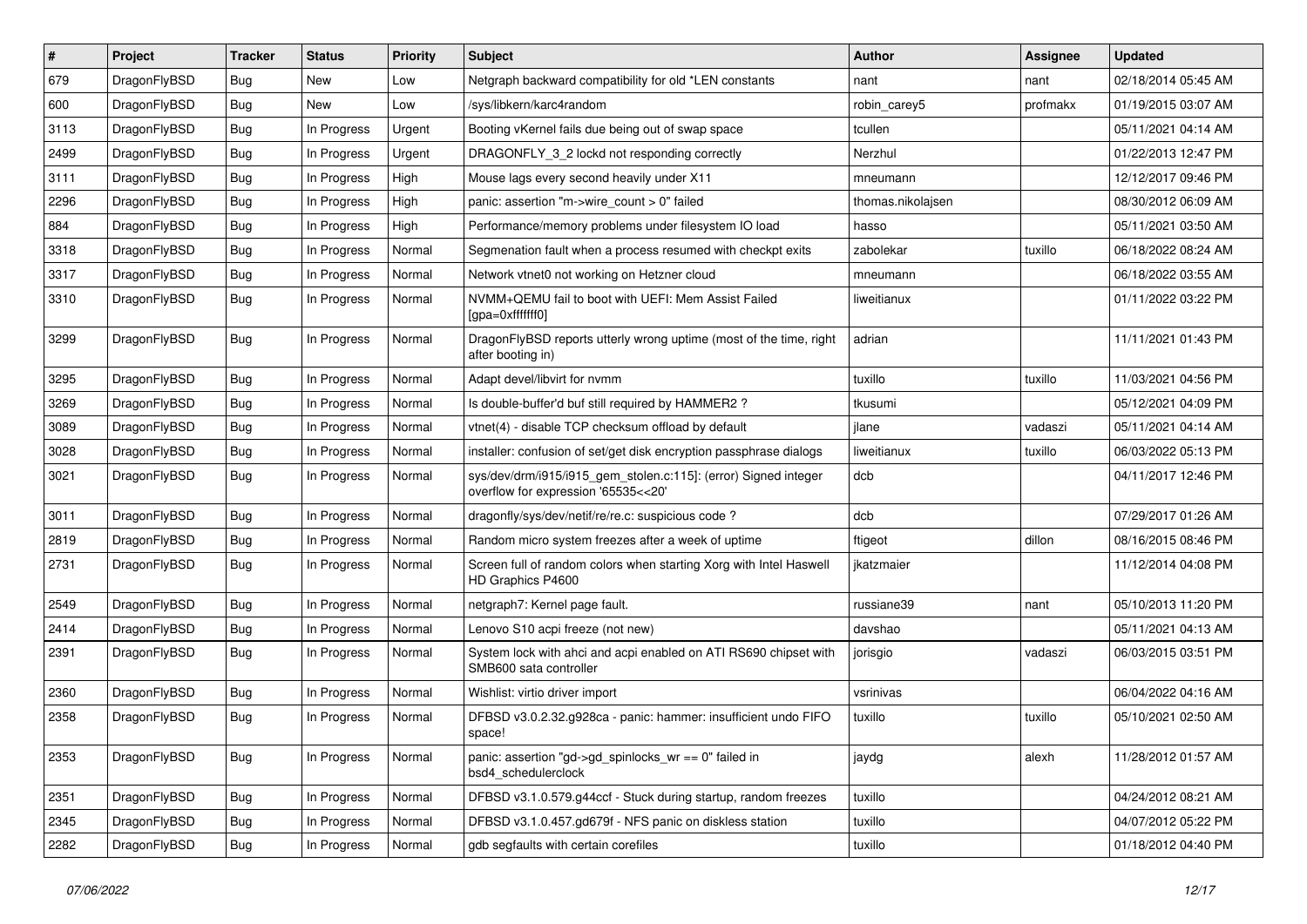| #    | Project      | <b>Tracker</b> | <b>Status</b> | <b>Priority</b> | <b>Subject</b>                                                                                            | <b>Author</b>    | <b>Assignee</b> | <b>Updated</b>      |
|------|--------------|----------------|---------------|-----------------|-----------------------------------------------------------------------------------------------------------|------------------|-----------------|---------------------|
| 2013 | DragonFlyBSD | Bug            | In Progress   | Normal          | oversized DMA request loop                                                                                | josepht          |                 | 05/11/2021 04:06 AM |
| 1921 | DragonFlyBSD | <b>Bug</b>     | In Progress   | Normal          | we miss mlockall                                                                                          | alexh            | tuxillo         | 06/18/2022 04:08 AM |
| 1749 | DragonFlyBSD | <b>Bug</b>     | In Progress   | Normal          | HAMMER fsstress panic in hammer_flush_inode_core<br>'ip->flush_state != HAMMER_FST_FLUSH'                 | vsrinivas        |                 | 05/11/2021 04:06 AM |
| 1744 | DragonFlyBSD | Bug            | In Progress   | Normal          | HAMMER fsstress panic in hammer_setup_child_callback                                                      | vsrinivas        |                 | 05/11/2021 04:05 AM |
| 1669 | DragonFlyBSD | <b>Bug</b>     | In Progress   | Normal          | Drive wont open using button                                                                              | elekktretterr    |                 | 02/29/2012 12:05 PM |
| 1661 | DragonFlyBSD | Bug            | In Progress   | Normal          | panic on password entry mount smb filesystem                                                              | vsrinivas        |                 | 11/27/2021 08:29 AM |
| 1584 | DragonFlyBSD | <b>Bug</b>     | In Progress   | Normal          | can't use ssh from jail: debug1: read_passphrase: can't open<br>/dev/tty: Device busy                     | corecode         | tuxillo         | 05/11/2021 03:53 AM |
| 1583 | DragonFlyBSD | Bug            | In Progress   | Normal          | panic: assertion: cursor->trans->sync_lock_refs > 0 in<br>hammer_recover_cursor                           | corecode         | tuxillo         | 05/11/2021 03:53 AM |
| 1547 | DragonFlyBSD | <b>Bug</b>     | In Progress   | Normal          | disklabel64 automatic sizing                                                                              | corecode         | tuxillo         | 05/11/2021 03:52 AM |
| 1528 | DragonFlyBSD | <b>Bug</b>     | In Progress   | Normal          | ktrace does not show proper return values for pipe(2)                                                     | corecode         | tuxillo         | 05/11/2021 03:52 AM |
| 1502 | DragonFlyBSD | <b>Bug</b>     | In Progress   | Normal          | Lock while deleting files from nohistory HAMMER directories                                               | hasso            |                 | 03/10/2013 04:28 AM |
| 1475 | DragonFlyBSD | Bug            | In Progress   | Normal          | kernel blocks with low memory and syscons setting a high res mode<br>/ scrollback                         | corecode         | tuxillo         | 05/11/2021 03:52 AM |
| 1469 | DragonFlyBSD | Bug            | In Progress   | Normal          | Hammer history security concern                                                                           | corecode         | tuxillo         | 05/11/2021 03:52 AM |
| 1390 | DragonFlyBSD | <b>Bug</b>     | In Progress   | Normal          | Use id_t type for {get,set}priority()                                                                     | Anonymous        | tuxillo         | 07/05/2019 02:18 AM |
| 1368 | DragonFlyBSD | <b>Bug</b>     | In Progress   | Normal          | suspend signal race?                                                                                      | qhwt+dfly        |                 | 05/11/2021 03:51 AM |
| 1336 | DragonFlyBSD | <b>Bug</b>     | In Progress   | Normal          | Still looking for reports of missed directory entries w/ HAMMER                                           | dillon           |                 | 05/11/2021 04:00 AM |
| 1307 | DragonFlyBSD | Bug            | In Progress   | Normal          | hammer tid -2 shows unexpected result                                                                     | corecode         |                 | 10/18/2016 05:29 PM |
| 1302 | DragonFlyBSD | <b>Bug</b>     | In Progress   | Normal          | Checkpoint regression?                                                                                    | sjg              | sjg             | 07/10/2013 05:22 PM |
| 1218 | DragonFlyBSD | Bug            | In Progress   | Normal          | panic: assertion: $error == 0$ in hammer start transaction                                                | rumcic           |                 | 05/11/2021 04:00 AM |
| 1181 | DragonFlyBSD | <b>Bug</b>     | In Progress   | Normal          | ACX111 panic                                                                                              | elekktretterr    |                 | 05/11/2021 04:00 AM |
| 1030 | DragonFlyBSD | <b>Bug</b>     | In Progress   | Normal          | msdosfs umount panic                                                                                      | corecode         | tuxillo         | 05/11/2021 03:51 AM |
| 998  | DragonFlyBSD | <b>Bug</b>     | In Progress   | Normal          | Unconfiguring a vn while it is mounted                                                                    | rumcic           | tuxillo         | 05/11/2021 04:00 AM |
| 781  | DragonFlyBSD | <b>Bug</b>     | In Progress   | Normal          | fdisk uses wrong geometry on usb flash drives                                                             | corecode         | tuxillo         | 05/11/2021 03:50 AM |
| 742  | DragonFlyBSD | Bug            | In Progress   | Normal          | umount problems with multiple mounts                                                                      | corecode         | tuxillo         | 06/25/2022 04:02 AM |
| 604  | DragonFlyBSD | Bug            | In Progress   | Normal          | 1.8.1-RELEASE - clock runs fast on mainboard ASUS P5A-B                                                   | yeti             |                 | 05/11/2021 03:55 AM |
| 331  | DragonFlyBSD | Bug            | In Progress   | Normal          | ftpsesame (aka Bridging S01E03)                                                                           | bastyaelvtars    |                 | 03/09/2013 12:28 PM |
| 168  | DragonFlyBSD | <b>Bug</b>     | In Progress   | Normal          | Livelocked limit engaged while trying to setup IPW wireless                                               | mschacht         | sepherosa       | 05/11/2021 04:05 AM |
| 2797 | DragonFlyBSD | <b>Bug</b>     | In Progress   | Low             | vkernels with & without machdep.pmap_mmu_optimize                                                         | yellowrabbit2010 |                 | 11/27/2021 08:06 AM |
| 2631 | DragonFlyBSD | <b>Bug</b>     | In Progress   | Low             | Verify library versioning current with full package build and switch it<br>on (after publishing packages) | tuxillo          |                 | 05/11/2021 04:06 AM |
| 1819 | DragonFlyBSD | <b>Bug</b>     | In Progress   | Low             | truss - Major revamping task list                                                                         | tuxillo          | tuxillo         | 11/27/2021 08:45 AM |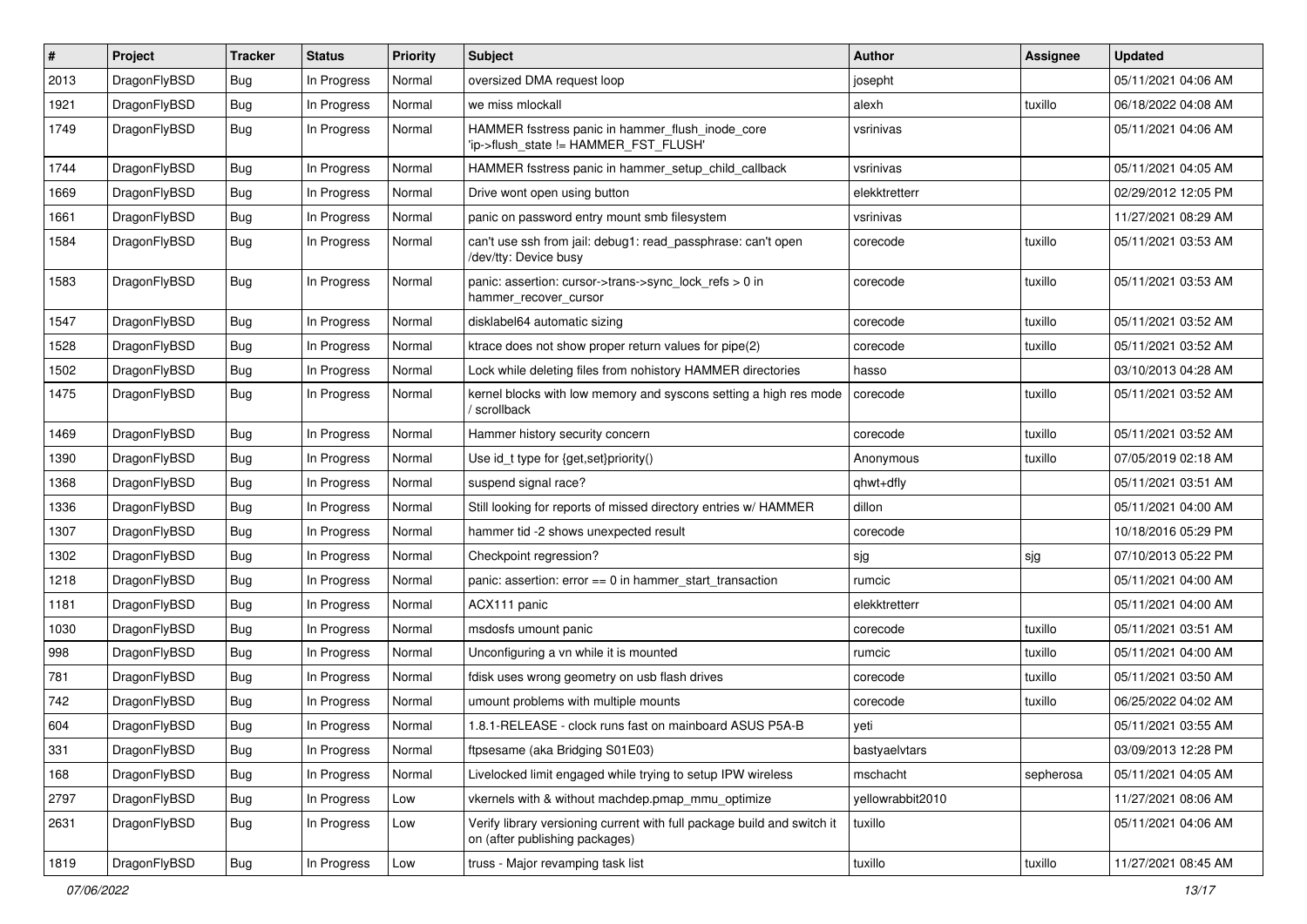| $\vert$ # | Project      | <b>Tracker</b> | <b>Status</b> | <b>Priority</b> | <b>Subject</b>                                                                                                     | <b>Author</b>      | <b>Assignee</b> | <b>Updated</b>      |
|-----------|--------------|----------------|---------------|-----------------|--------------------------------------------------------------------------------------------------------------------|--------------------|-----------------|---------------------|
| 1148      | DragonFlyBSD | <b>Bug</b>     | In Progress   | Low             | BCM4311 wireless network adapter detected but not functional                                                       | archimedes.gaviola |                 | 05/11/2021 04:00 AM |
| 725       | DragonFlyBSD | Bug            | In Progress   | Low             | 'make distribution' fails w/'ro' /usr/obj                                                                          | c.turner           |                 | 03/09/2013 01:01 PM |
| 3205      | DragonFlyBSD | <b>Bug</b>     | Feedback      | High            | Go compiler net test failing                                                                                       | dfbsd              | tuxillo         | 05/10/2021 02:45 AM |
| 2638      | DragonFlyBSD | <b>Bug</b>     | Feedback      | High            | Fix machdep.pmap mmu optimize                                                                                      | tuxillo            |                 | 05/11/2021 04:07 AM |
| 2396      | DragonFlyBSD | Bug            | Feedback      | High            | Latest 3.1 development version core dumps while destroying master<br><b>PFS</b>                                    | sgeorge            |                 | 01/23/2013 04:10 PM |
| 2347      | DragonFlyBSD | <b>Bug</b>     | Feedback      | High            | Hammer PFSes destroy does not give back full space allocated to<br><b>PFS</b>                                      | sgeorge            |                 | 07/19/2012 01:11 AM |
| 1831      | DragonFlyBSD | <b>Bug</b>     | Feedback      | High            | HAMMER "malloc limit exceeded" panic                                                                               | eocallaghan        | dillon          | 06/04/2022 04:38 AM |
| 3152      | DragonFlyBSD | <b>Bug</b>     | Feedback      | Normal          | Console's size in ttyv0 and single user mode is sticking to 80x25,<br>while ttyv1 can make use of the whole screen | overtime           |                 | 02/24/2019 01:08 AM |
| 2958      | DragonFlyBSD | <b>Bug</b>     | Feedback      | Normal          | Hammer FS dies during pruning after massive write load                                                             | neilb              |                 | 10/11/2016 04:20 AM |
| 2957      | DragonFlyBSD | Bug            | Feedback      | Normal          | swapoff -a followed by swapon -a doesn't give your swap back                                                       | neilb              |                 | 10/09/2016 04:17 AM |
| 2644      | DragonFlyBSD | Bug            | Feedback      | Normal          | 3.6.0-REL trap 9 on boot                                                                                           | memmerto           |                 | 11/27/2021 08:08 AM |
| 2617      | DragonFlyBSD | <b>Bug</b>     | Feedback      | Normal          | Possible issue with wireless mouse on 3.6 release                                                                  | FilippoMo          |                 | 01/14/2015 03:42 PM |
| 2556      | DragonFlyBSD | <b>Bug</b>     | Feedback      | Normal          | DragonFly v3.5.0.81.gd3479 - Process signal weirdness                                                              | tuxillo            |                 | 12/17/2013 03:48 PM |
| 2459      | DragonFlyBSD | <b>Bug</b>     | Feedback      | Normal          | apic problems with HP Probook 4510s                                                                                | thowe              |                 | 11/27/2021 08:22 AM |
| 2288      | DragonFlyBSD | Bug            | Feedback      | Normal          | Random IO performance loss introduced since January 1st                                                            | lentferi           |                 | 01/23/2013 04:21 PM |
| 2100      | DragonFlyBSD | <b>Bug</b>     | Feedback      | Normal          | devfs related panic                                                                                                | sepherosa          | alexh           | 07/10/2011 02:29 PM |
| 2090      | DragonFlyBSD | <b>Bug</b>     | Feedback      | Normal          | snd hda does not support headphone automute                                                                        | justin             |                 | 03/29/2012 08:03 PM |
| 2081      | DragonFlyBSD | <b>Bug</b>     | Feedback      | Normal          | Panic on device "detach" / "failure"                                                                               | vsrinivas          |                 | 02/29/2012 07:11 AM |
| 2037      | DragonFlyBSD | <b>Bug</b>     | Feedback      | Normal          | Panic Bad link elm while building packages                                                                         | ftigeot            | dillon          | 04/21/2011 07:20 AM |
| 1860      | DragonFlyBSD | <b>Bug</b>     | Feedback      | Normal          | Panic while creating UFS fs on vn(4) for initrd                                                                    | matthias           |                 | 02/29/2012 07:16 AM |
| 1824      | DragonFlyBSD | Bug            | Feedback      | Normal          | kernel panic, x86, 2.7.3.859.ge5104                                                                                | akirchhoff135014   |                 | 03/10/2013 07:49 AM |
| 1745      | DragonFlyBSD | Bug            | Feedback      | Normal          | kmalloc panic                                                                                                      | josepht            |                 | 05/11/2021 04:05 AM |
| 1727      | DragonFlyBSD | <b>Bug</b>     | Feedback      | Normal          | CD boot panic (2.6.1) (usb?)                                                                                       | kiril              |                 | 05/15/2022 05:10 AM |
| 1718      | DragonFlyBSD | Bug            | Feedback      | Normal          | IDE disk drive not detected by x86 64 2.6.1 Live CD                                                                | bcox               |                 | 11/27/2021 08:25 AM |
| 1717      | DragonFlyBSD | <b>Bug</b>     | Feedback      | Normal          | HAMMER panic in hammer cursor down()                                                                               | josepht1           |                 | 05/11/2021 04:05 AM |
| 1672      | DragonFlyBSD | Bug            | Feedback      | Normal          | panic (trap 12) around btree search() in 2.4.1-RELEASE                                                             | floid              |                 | 01/19/2015 03:36 AM |
| 1668      | DragonFlyBSD | <b>Bug</b>     | Feedback      | Normal          | Power button not working                                                                                           | elekktretterr      |                 | 03/10/2013 06:22 AM |
| 1618      | DragonFlyBSD | Bug            | Feedback      | Normal          | collision for 'struct pmap' when using RPC and <sys user.h=""></sys>                                               | carenas            |                 | 05/11/2021 04:05 AM |
| 1613      | DragonFlyBSD | Bug            | Feedback      | Normal          | USB Keyboard not working on master                                                                                 | elekktretterr      |                 | 05/11/2021 04:05 AM |
| 1593      | DragonFlyBSD | <b>Bug</b>     | Feedback      | Normal          | panic: assertion: ccb == ap->ap_err_ccb in ahci_put_err_ccb                                                        | ftigeot            | ftigeot         | 05/15/2022 05:09 AM |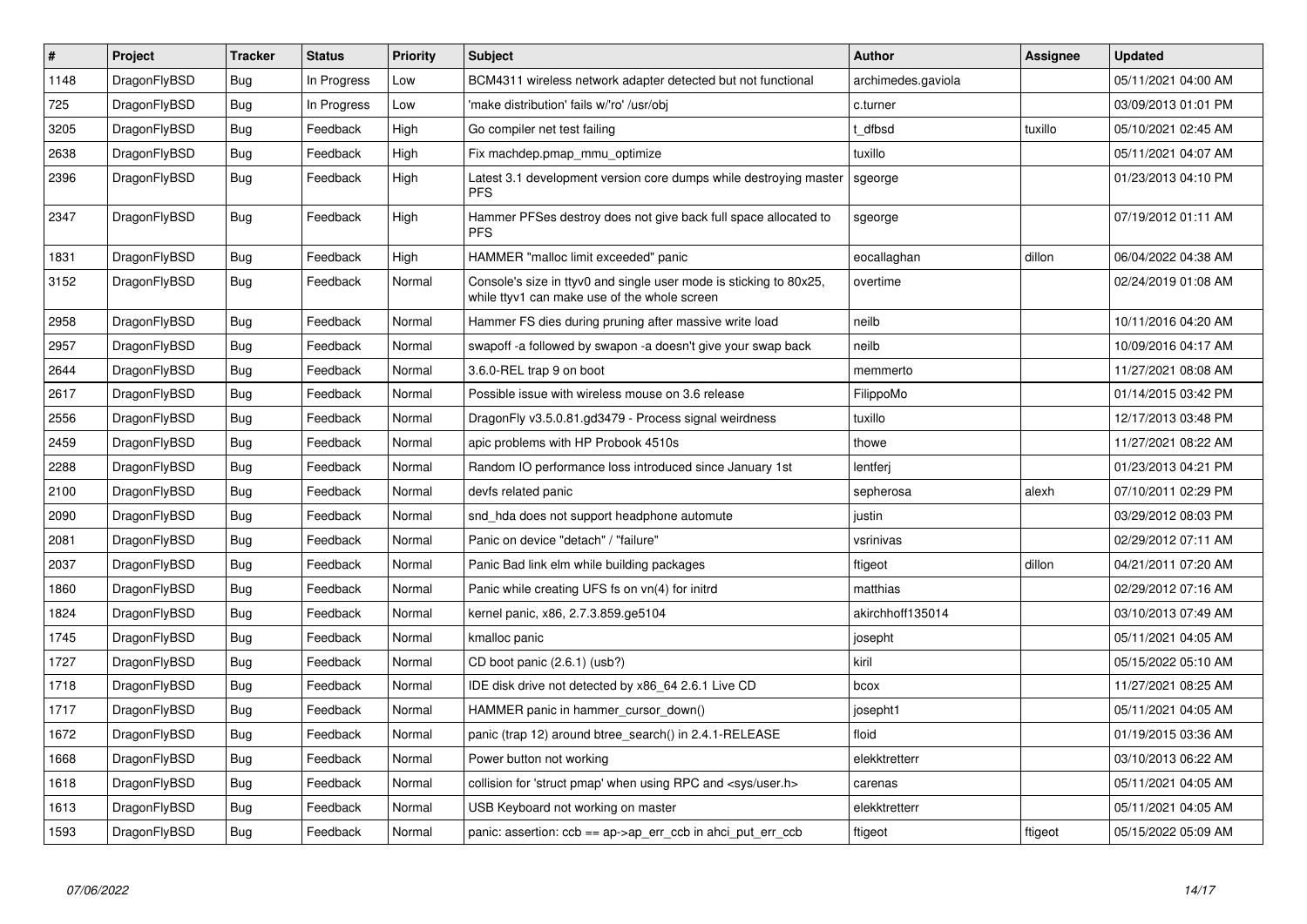| $\#$ | Project      | <b>Tracker</b> | <b>Status</b> | Priority | Subject                                                                                                                                                   | <b>Author</b>  | <b>Assignee</b> | <b>Updated</b>      |
|------|--------------|----------------|---------------|----------|-----------------------------------------------------------------------------------------------------------------------------------------------------------|----------------|-----------------|---------------------|
| 1592 | DragonFlyBSD | Bug            | Feedback      | Normal   | AcpiOSUnmapMemory: Warning, deallocation did not track<br>allocation.                                                                                     | eocallaghan    |                 | 06/02/2014 07:45 AM |
| 1591 | DragonFlyBSD | Bug            | Feedback      | Normal   | Lenovo X301 hangs with AHCI Driver CMD TIMEOUT<br>STS=d0 <bsy></bsy>                                                                                      | eocallaghan    |                 | 05/11/2021 04:05 AM |
| 1587 | DragonFlyBSD | Bug            | Feedback      | Normal   | can't gdb across fork                                                                                                                                     | corecode       | tuxillo         | 05/11/2021 03:54 AM |
| 1580 | DragonFlyBSD | <b>Bug</b>     | Feedback      | Normal   | Panic (Fatal trap 12: page fault while in kernel mode) while playing<br>with pf and netif names                                                           | rumcic         |                 | 12/21/2018 01:21 AM |
| 1579 | DragonFlyBSD | <b>Bug</b>     | Feedback      | Normal   | dfly 2.4.1 does not like HP DL360G4p and Smart Array 6400 with<br>MSA <sub>20</sub>                                                                       | tomaz.borstnar | tuxillo         | 06/02/2014 02:44 PM |
| 1577 | DragonFlyBSD | Bug            | Feedback      | Normal   | panic: assertion: leaf->base.obj_id == ip->obj_id in<br>hammer_ip_delete_range                                                                            | qhwt+dfly      |                 | 05/11/2021 04:01 AM |
| 1563 | DragonFlyBSD | Bug            | Feedback      | Normal   | reset(1) doesn't reset terminal to the defaults                                                                                                           | hasso          |                 | 03/10/2013 04:17 AM |
| 1560 | DragonFlyBSD | Bug            | Feedback      | Normal   | Unable to modify partition table on ThinkPad T61p during install                                                                                          | rehsack        |                 | 01/15/2015 08:57 AM |
| 1521 | DragonFlyBSD | <b>Bug</b>     | Feedback      | Normal   | amd64 2.4 livecd won't mount root at boot                                                                                                                 | bolapara       |                 | 01/28/2018 03:45 AM |
| 1489 | DragonFlyBSD | <b>Bug</b>     | Feedback      | Normal   | panic: ufs dirbad: bad dir                                                                                                                                | rumcic         |                 | 03/10/2013 04:34 AM |
| 1486 | DragonFlyBSD | <b>Bug</b>     | Feedback      | Normal   | Interrupt storm related to SATA DVD device                                                                                                                | hasso          |                 | 05/11/2021 04:01 AM |
| 1481 | DragonFlyBSD | Bug            | Feedback      | Normal   | panic: assertion: kva p(buf) in soopt from kbuf (after ipfw pipe<br>show, 2.2.1-R)                                                                        | combiner       |                 | 05/11/2021 04:01 AM |
| 1456 | DragonFlyBSD | Bug            | Feedback      | Normal   | Microsoft wireless desktop problems                                                                                                                       | elekktretterr  |                 | 01/15/2015 08:34 AM |
| 1454 | DragonFlyBSD | <b>Bug</b>     | Feedback      | Normal   | Unable to boot from external USB DVD drive                                                                                                                | elekktretterr  |                 | 05/11/2021 04:01 AM |
| 1448 | DragonFlyBSD | Bug            | Feedback      | Normal   | panic: assertion: _tp->tt_msg->tt_cpuid == mycpuid in<br>tcp_callout_active tcp_output tcp_usr_send netmsg_pru_send<br>netmsg_service tcpmsg_service_loop | dillon         |                 | 05/11/2021 04:00 AM |
| 1429 | DragonFlyBSD | Bug            | Feedback      | Normal   | vkernel bug - "mfree: m->m_nextpkt != NULL"                                                                                                               | dillon         |                 | 05/11/2021 04:00 AM |
| 1411 | DragonFlyBSD | Bug            | Feedback      | Normal   | Burning doesn't work with ahci(4)                                                                                                                         | hasso          | dillon          | 05/11/2021 04:00 AM |
| 1397 | DragonFlyBSD | Bug            | Feedback      | Normal   | jobs -I output inconsistency when called from script                                                                                                      | Anonymous      | tuxillo         | 05/15/2022 05:07 AM |
| 1387 | DragonFlyBSD | <b>Bug</b>     | Feedback      | Normal   | zero-size malloc and ps: kvm_getprocs: Bad address                                                                                                        | qhwt+dfly      |                 | 05/11/2021 04:00 AM |
| 1332 | DragonFlyBSD | Bug            | Feedback      | Normal   | DFBSD 2.2 - Booting usbcdrom/usbsticks on thinkpad hangs on<br>"BTX Halted"                                                                               | tuxillo        |                 | 05/11/2021 04:00 AM |
| 1330 | DragonFlyBSD | Bug            | Feedback      | Normal   | Hammer, usb disk, SYNCHRONIZE CACHE failure                                                                                                               | josepht        |                 | 06/02/2014 04:56 AM |
| 1287 | DragonFlyBSD | Bug            | Feedback      | Normal   | altg configuration doesn't work                                                                                                                           | corecode       | tuxillo         | 05/11/2021 03:51 AM |
| 1282 | DragonFlyBSD | <b>Bug</b>     | Feedback      | Normal   | panic (trap 12) when booting SMP kernel on Atom 330 (dual core)                                                                                           | tomaz.borstnar |                 | 05/11/2021 04:00 AM |
| 1250 | DragonFlyBSD | Bug            | Feedback      | Normal   | Panic upon plugging an USB flash drive into the machine                                                                                                   | rumcic         |                 | 03/10/2013 05:17 AM |
| 1249 | DragonFlyBSD | <b>Bug</b>     | Feedback      | Normal   | panic: ffs_vfree: freeing free inode                                                                                                                      | rumcic         |                 | 03/10/2013 05:13 AM |
| 1144 | DragonFlyBSD | <b>Bug</b>     | Feedback      | Normal   | Incorrect clock under KVM                                                                                                                                 | msylvan        |                 | 03/09/2013 01:17 PM |
| 1101 | DragonFlyBSD | <b>Bug</b>     | Feedback      | Normal   | ohci related panic                                                                                                                                        | polachok       |                 | 05/11/2021 04:00 AM |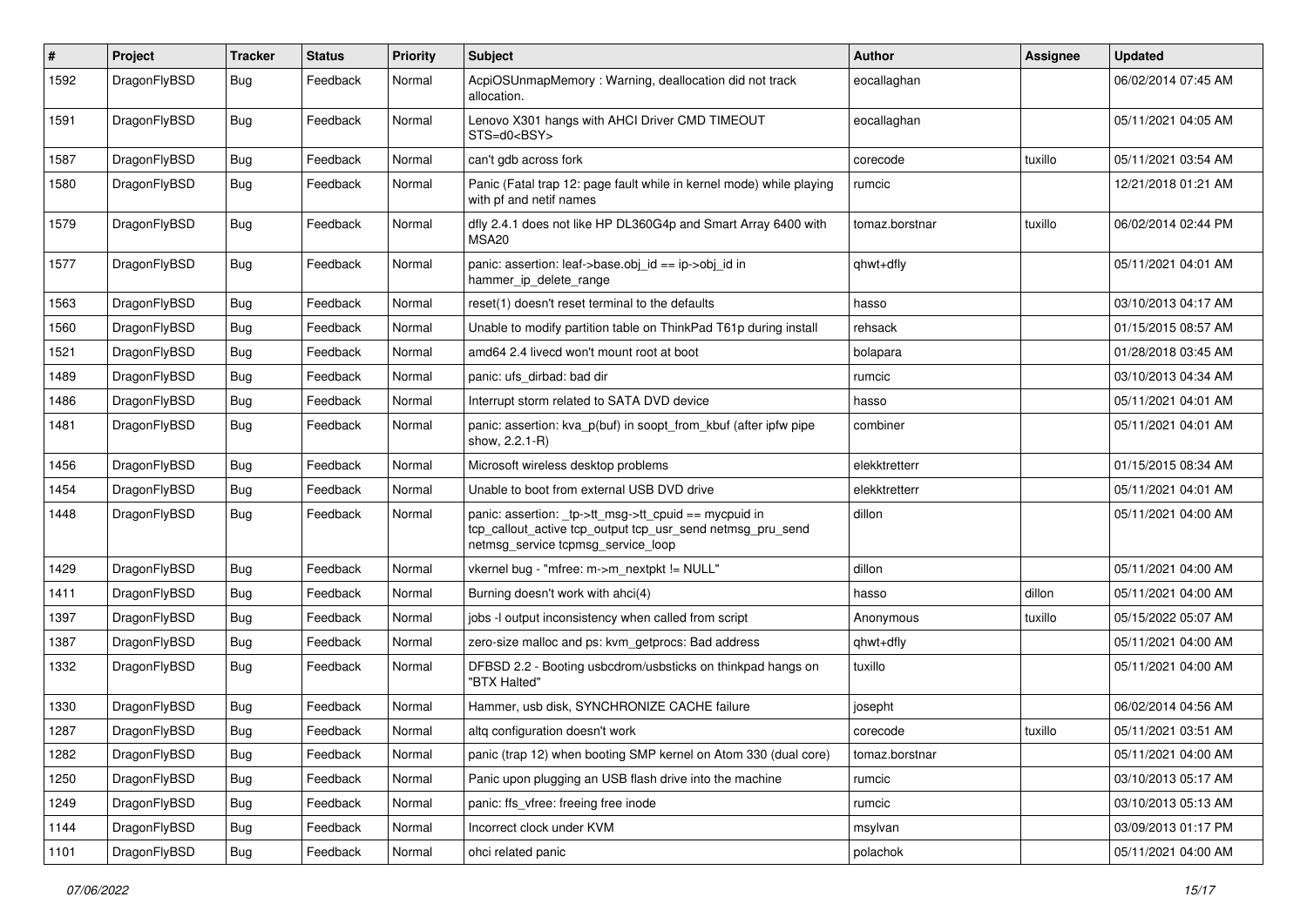| $\pmb{\#}$ | Project      | <b>Tracker</b> | <b>Status</b> | <b>Priority</b> | <b>Subject</b>                                                                          | <b>Author</b>     | Assignee | <b>Updated</b>      |
|------------|--------------|----------------|---------------|-----------------|-----------------------------------------------------------------------------------------|-------------------|----------|---------------------|
| 979        | DragonFlyBSD | <b>Bug</b>     | Feedback      | Normal          | Failure-prone USB mass storage (SB600? msdosfs? CAM?)                                   | floid             |          | 01/15/2015 08:38 AM |
| 911        | DragonFlyBSD | <b>Bug</b>     | Feedback      | Normal          | kidload/kernel linker can exceed malloc reserve and panic system                        | corecode          | tuxillo  | 05/11/2021 03:51 AM |
| 901        | DragonFlyBSD | <b>Bug</b>     | Feedback      | Normal          | route show needs to get data from all cpus                                              | corecode          | tuxillo  | 05/11/2021 03:50 AM |
| 847        | DragonFlyBSD | Bug            | Feedback      | Normal          | processes getting stuck on mount point                                                  | corecode          | tuxillo  | 05/11/2021 03:50 AM |
| 846        | DragonFlyBSD | Bug            | Feedback      | Normal          | USB bugs:usb mouse can't used!                                                          | frankning         |          | 01/15/2015 08:36 AM |
| 806        | DragonFlyBSD | Bug            | Feedback      | Normal          | boot error on MacBook                                                                   | tralamazza        |          | 06/04/2022 05:28 AM |
| 570        | DragonFlyBSD | Bug            | Feedback      | Normal          | 1.8.x: ACPI problems                                                                    | qhwt+dfly         |          | 06/02/2014 03:45 AM |
| 243        | DragonFlyBSD | Bug            | Feedback      | Normal          | weird behavior in the shell                                                             | swildner          |          | 05/31/2022 02:51 PM |
| 2636       | DragonFlyBSD | Bug            | Feedback      | Low             | Add -x flag to iostat (a la solaris)                                                    | tuxillo           |          | 05/11/2021 04:07 AM |
| 1428       | DragonFlyBSD | Bug            | Feedback      | Low             | POSIX.1e implementation is too old                                                      | hasso             | tuxillo  | 05/11/2021 04:00 AM |
| 1127       | DragonFlyBSD | <b>Bug</b>     | Feedback      | Low             | cdrom drive not detected                                                                | tgr               | corecode | 01/15/2015 08:55 AM |
| 385        | DragonFlyBSD | <b>Bug</b>     | Feedback      | Low             | Mail archive address removal                                                            | justin            | justin   | 03/09/2013 11:24 AM |
| 293        | DragonFlyBSD | <b>Bug</b>     | Feedback      | Low             | Various updates to the handbook                                                         | victor            | victor   | 03/10/2013 04:46 AM |
| 285        | DragonFlyBSD | <b>Bug</b>     | Feedback      | Low             | interrupt latency with re without ip address configured                                 | thomas.nikolajsen |          | 02/20/2014 10:30 AM |
| 3312       | DragonFlyBSD | Submit         | <b>New</b>    | Normal          | hammer2: redundant chain modify after chain creation                                    | tkusumi           |          | 05/15/2022 01:35 PM |
| 3276       | DragonFlyBSD | Submit         | New           | Normal          | Add option controlling whether gpt expand expands the last partition<br>(needs testing) | falsifian         |          | 07/10/2021 03:35 AM |
| 3227       | DragonFlyBSD | Submit         | <b>New</b>    | Normal          | Add HAMMER2 instructions in the installation medium README                              | daftaupe          |          | 03/26/2020 03:34 PM |
| 3206       | DragonFlyBSD | Submit         | <b>New</b>    | Normal          | update psm/kbd to FreeBSD 12.0 code                                                     | htse              |          | 10/05/2019 03:49 PM |
| 3201       | DragonFlyBSD | Submit         | <b>New</b>    | Normal          | Fixes make search display                                                               | htse              |          | 08/20/2021 04:02 PM |
| 3154       | DragonFlyBSD | Submit         | <b>New</b>    | Normal          | Update serial handling in bootloader                                                    | ddegroot          | dillon   | 11/06/2018 11:21 PM |
| 3147       | DragonFlyBSD | Submit         | <b>New</b>    | Normal          | Enable headless installation                                                            | ddegroot          |          | 10/09/2018 01:25 PM |
| 3142       | DragonFlyBSD | Submit         | New           | Normal          | lib/libdmsg: Unbreak using new API EVP CIPHER CTX new()                                 | tkusumi           |          | 07/08/2018 04:18 AM |
| 3135       | DragonFlyBSD | Submit         | New           | Normal          | Add EVFILT_RECV and EVFILT_SEND                                                         | tautolog          |          | 05/25/2018 09:59 PM |
| 3041       | DragonFlyBSD | Submit         | <b>New</b>    | Normal          | firmware: Remove embedding of multiple images in one module.                            | Anonymous         |          | 12/25/2020 02:15 AM |
| 2933       | DragonFlyBSD | Submit         | New           | Normal          | Remove unix domain socket support from cat(1)                                           | sevan             |          | 08/01/2016 08:10 PM |
| 2921       | DragonFlyBSD | Submit         | New           | Normal          | Allow moused to accept userland mouse events                                            | tautolog          |          | 05/11/2021 04:08 AM |
| 2122       | DragonFlyBSD | Submit         | New           | Normal          | [Review] Fixes to the VFS layer                                                         | ftigeot           |          | 05/31/2022 03:25 PM |
| 2098       | DragonFlyBSD | Submit         | New           | Normal          | [PATCH] correct ath man page example<br>(/usr/src/share/man/man4/ath.4)                 | nobody            |          | 11/15/2011 12:27 AM |
| 1192       | DragonFlyBSD | Submit         | New           | Normal          | KKASSERTs in sys/kern/uipc_{msg,socket}.c are too strict                                | rumcic            |          | 05/11/2021 04:07 AM |
| 2790       | DragonFlyBSD | Submit         | <b>New</b>    | Low             | filedesc softrefs increment code factoring                                              | dclink            |          | 02/21/2015 04:00 AM |
| 3160       | DragonFlyBSD | Submit         | In Progress   | Normal          | State the implementation difference in pkill/pgrep manual                               | sevan             | tuxillo  | 06/03/2022 05:15 PM |